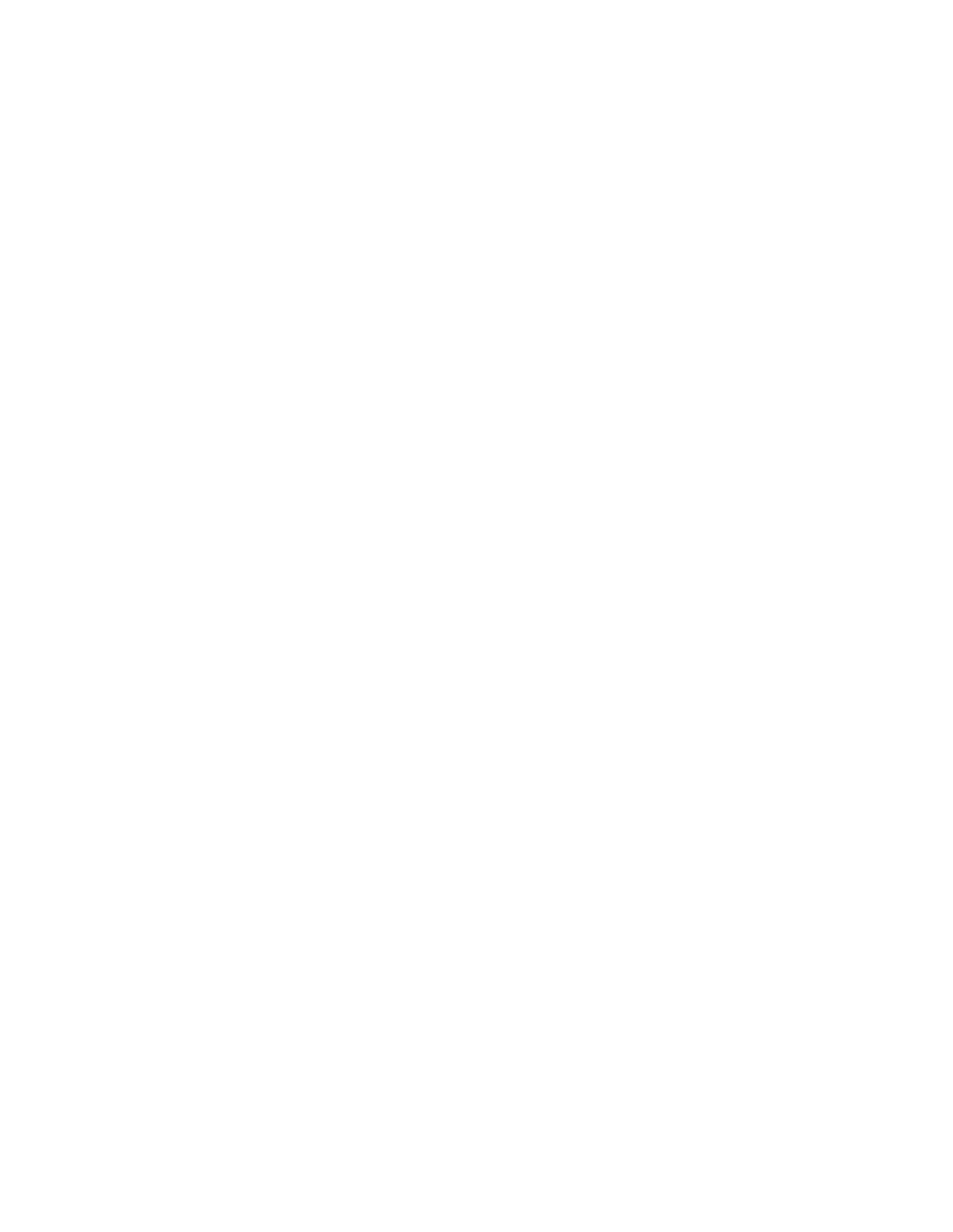# 2018 Income and Affordability Study

#### What's New

- ◆ Results from the *2017 Housing and Vacancy Survey* show that for rent stabilized tenants, the median contract rent is \$1,269, median gross rent is \$1,375, median household income is \$44,560, and the median gross rent-to-income ratio is 36.0%.
- ◆ Results from the *2016 American Community Survey* show that median renter income is \$45,753, median gross rent is \$1,351, and the median gross rent-to-income ratio is 31.9%.
- ◆ NYC's economy grew by an inflation-adjusted 2.4% in 2017.
- ◆ Inflation-adjusted wages were flat in the most recent time period studied (the fourth quarter of 2016 through the third quarter of 2017), rising just 0.03%.
- ◆ The City gained 81,000 jobs in 2017, a 1.9% increase from 2016.
- ◆ The unemployment rate fell in 2017, to an average of 4.5%, down from 5.2% in 2016.
- ◆ An average of 59,467 persons were staying in NYC Department of Homeless Services shelters each night of 2017, up 1.2% from 2016.
- ◆ Non-payment filings in housing court decreased 0.4% in 2017, while cases actually heard increased 9.0%. The number of tenant evictions fell 4.6%.

## Introduction

Section 26-510(b) of the Rent Stabilization Law requires the Rent Guidelines Board (RGB) to consider "relevant data from the current and projected cost of living indices" and permits consideration of other measures of housing affordability in its deliberations. To assist the Board in meeting this obligation, the RGB research staff produces an annual *Income and Affordability Study*, which reports on housing affordability and tenant income in the New York City (NYC) rental market. The study highlights year-to-year changes in many of the major economic factors affecting NYC's tenant population and takes into consideration a broad range of market forces and public policies affecting housing affordability. Such factors include NYC's overall economic condition — unemployment rate, wages, Consumer Price Index and Gross City Product — as well as the number of eviction proceedings and the impact of federal housing policies.

## **Overview**

Looking at NYC's economy during 2017, it showed many strengths as compared with the preceding year. Positive indicators include growing employment levels, which rose for the eighth consecutive year, increasing 1.9% in 2017. The unemployment rate also fell, declining by 0.7 percentage points, to 4.5%, the lowest level recorded in at least the last 42 years. Gross City Product (GCP) also increased for the eighth consecutive year, rising in inflation-adjusted terms by 2.4% in 2017. The number of non-payment filings in Housing Court fell by 0.4%, and the evictions fell by 4.6%. There was also a decrease in cash assistance caseloads of 1.1%, while SNAP caseloads fell 1.5% and Medicaid enrollees fell 10.6%.

Negative indicators include the ninth consecutive year of increase in homeless levels, which rose to an average of 59,467 persons a night, an increase of 1.2% over 2016 levels. Inflation is growing at a faster pace, with a 2.0% increase during 2017, compared to 1.1% during 2016. The number of calendared cases in Housing Court also rose, increasing 9.0%, while personal bankruptcy filings rose 12.4%.

In addition, inflation-adjusted wages remained flat during the most recent 12-month period for which data is available (the fourth quarter of 2016 through the third quarter of 2017), rising just 0.03% over the corresponding time period of the prior year, although rising 2.0% in current dollars.

The most recent numbers, from the fourth quarter of 2017 (as compared to the fourth quarter of 2016), show many positive indicators, including cash assistance levels down 2.6%; SNAP recipients down 3.5%; employment levels up 1.7%, the unemployment rate down 0.7 percentage points; homeless rates down 0.01%; and GCP rising, by 1.2% in real terms. At the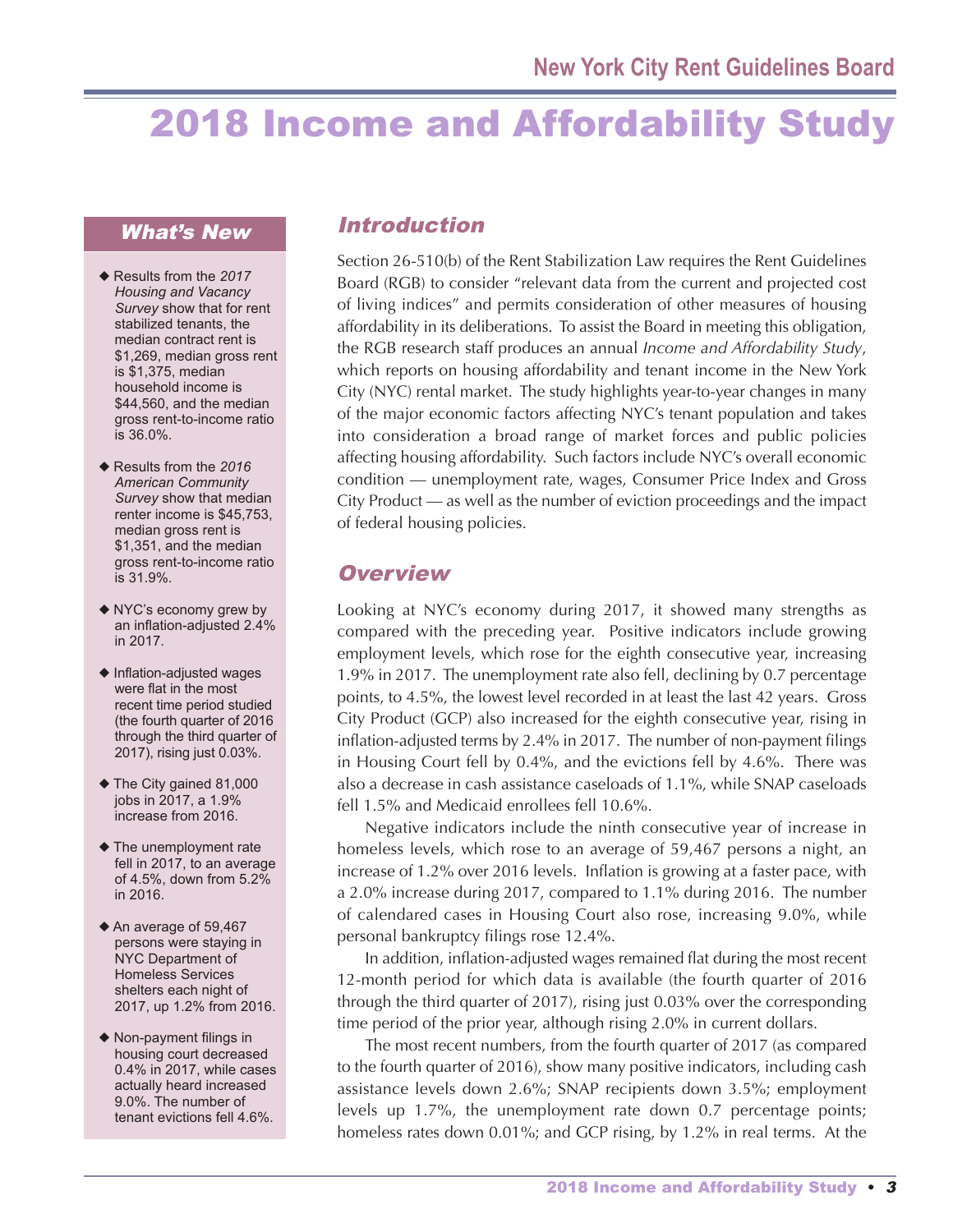same time, the number of cases heard in Housing Court were up  $0.3\%$ <sup>1</sup> and the number of non-payment filings in Housing Court were up 0.4%. 2

## Economic Conditions

#### Economic Output and Consumer Prices

NYC's economy expanded during 2017, growing for the eighth consecutive year. NYC's Gross City Product (GCP), which measures the total value of goods and services produced, increased by 2.4% in inflationadjusted ("real") terms during 2017, following an increase of 2.5% in 2016. <sup>3</sup> There has been positive economic growth in real terms in all but two quarters since the beginning of 2009. During 2017, the greatest growth was during the third quarter, a 3.6% rise. For comparison, GCP increased in real terms by an

annualized average of 1.6% per year between 2000 and 2009 and 4.3% in the 1990s. The analogous national number, United States Gross Domestic Product (GDP), increased a "real" 2.3% during 2017, compared to an increase of 1.5% during 2016. 4

The Consumer Price Index (CPI), which measures the change in the cost of typical household goods, increased 2.0% in the NYC metropolitan area during 2017, a higher rate of inflation than seen in the previous year, when prices rose on average 1.1%. 5 Inflation was lower than that of urban consumers in the U.S. as a whole, with prices rising 2.1%, following an increase of 1.3% during 2016.

#### Unemployment Statistics

NYC's unemployment rate fell for the fifth consecutive year, declining 0.7 percentage points, to 4.5%. <sup>6</sup> This is the lowest unemployment rate in at least the last 42



Source: U.S. Bureau of Labor Statistics and NYS Department of Labor; Data is updated annually and may differ from that in prior reports.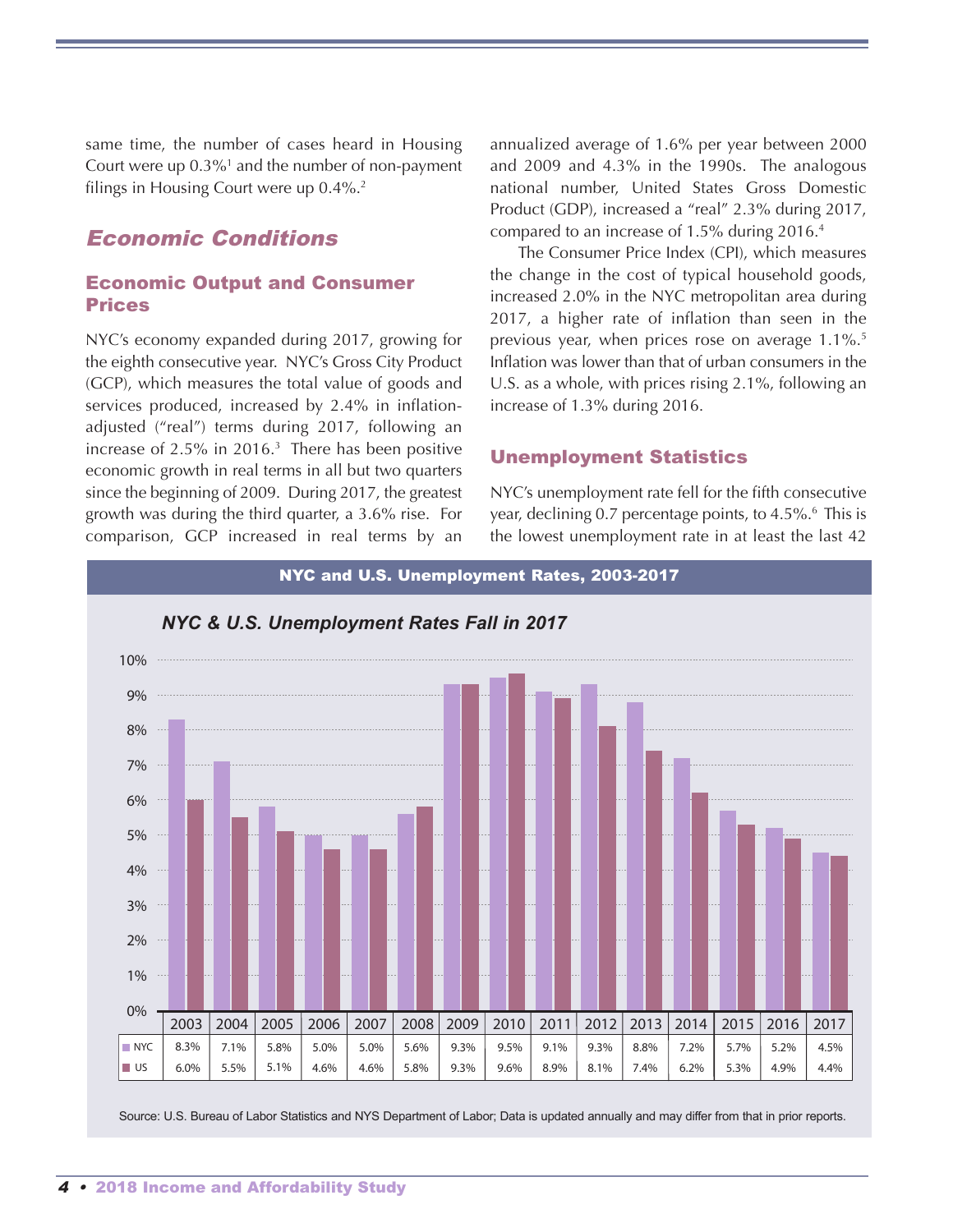years<sup>7</sup> (the first year for which data is available), and is 0.5 percentage points lower than the previous lowest unemployment rate of 5.0% in both 2006 and 2007. The U.S. unemployment rate declined by a smaller proportion, falling from 4.9% in 2016 to 4.4% in 2017, a 0.5 percentage point drop. <sup>8</sup> (See graph on previous page and Appendix 1.)

In both January and February of 2018, the most recently available data, the unemployment rate for NYC (4.6% and 4.4%, respectively) was lower than that of the same months of the previous year, with rates 0.4 percentage points lower in January and 0.6 percentage points lower in February. The analogous national figure was 4.5% in January of 2018 and 4.4% in February, 0.6 percentage points lower than January of 2017 and 0.5 percentage points lower than the previous February.

For all of 2017, Manhattan and Queens had the

lowest unemployment rates of the boroughs, 4.0%, with Staten Island and Brooklyn's rate at 4.6%, and the Bronx, consistently the borough with the highest unemployment rate, averaging 6.2%. Unemployment rates fell in every borough during 2017, from between 0.5 percentage points in Manhattan and Queens, to as much as 0.9 percentage points in the Bronx.

#### Employment Statistics

For the eighth consecutive year, the number of people employed in NYC increased, following gains in all but one year since 2003 (see graph on this page). Overall, among both City residents as well as those commuting into the City, NYC gained 81,000 jobs in 2017, a 1.9% increase from 2016. 9

Employment levels rose in all but two industries, rising by the greatest proportion in the Education and

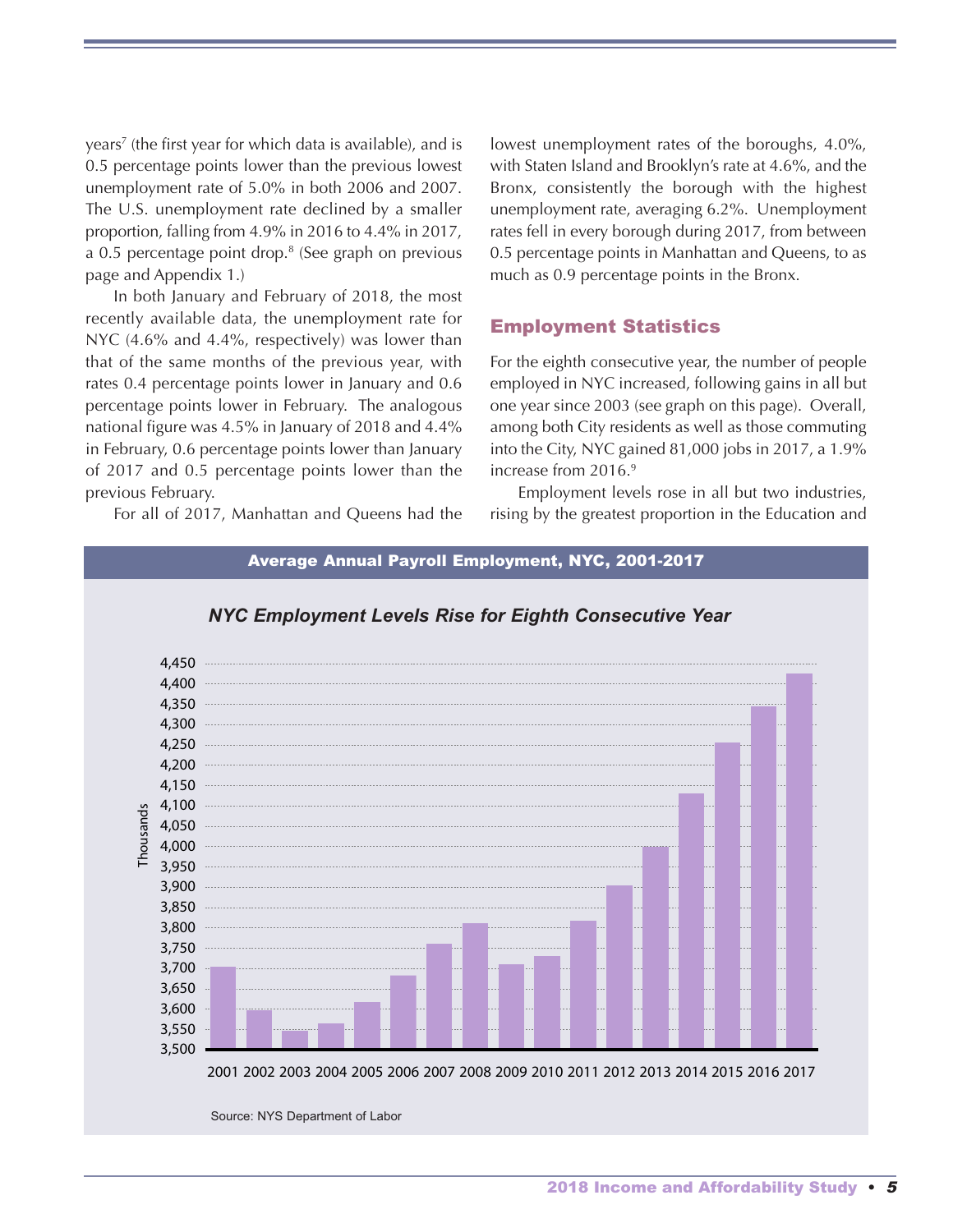Health Services sector, which grew by 3.7% (34,700 jobs) during 2017. The Professional and Business Services sector also grew, rising by 2.8% (20,000 jobs) during 2017, and the Leisure and Hospitality sector grew by 2.7% (11,900 jobs). In the Manufacturing sector, which has declined in all but five years since 1990 (the first year for which data is available), employment fell by 3.9% (3,000 jobs), and is down more than 72% as compared with 1990. The Government sector also fell, declining by 0.04% (200 jobs). All other sectors rose from between 0.6% and 2.6%. (See Appendix 2 for more detailed employment data.)

During the first two months of 2018, total employment levels were up as compared to the same months of 2017, with levels 1.7% higher in both January and February of 2018 as compared with 2017. Employment levels were up in all but three sectors in January, and two in February (with Manufacturing and Government employment levels down in both months).

Two other employment indices are tracked in the *I&A Study*. The NYC labor force participation rate measures the proportion of all non-institutionalized people, age 16 and older, who are employed or actively looking for work. This ratio increased in 2017, to 60.9%, up from 60.6% in 2016, the highest ratio since at least 1990 (the first year for which data is available). <sup>10</sup> This remained lower than the U.S. rate, which increased to 62.9% from 62.8% in 2016. <sup>11</sup> A related statistic, the NYC employment/population ratio, measures the proportion of those who are actually employed as a ratio of all non-institutionalized people age 16 or older. After remaining virtually unchanged between 2009 and 2012, the rate rose for the sixth consecutive year, up 0.6 percentage points in 2017, from 57.5% in 2016 to 58.1% in 2017. This is the highest ratio since at least 1990 (the first year for which data is available). The U.S. employment/population ratio also rose in 2017, rising 0.4 percentage points from 2016 to reach 60.1%.

#### Wage Data

This report also examines wage data of employees working in NYC (regardless of where they live). Highly accurate wage data can be derived from the NYS

#### "Real" and Nominal Wages, 2002-2017

#### *Nominal Wages Increase in 2017, "Real" Wages are Stagnant*



Note: Each "year" consists of the first three quarters of that year, and the fourth quarter of the preceding year.

Department of Labor's Quarterly Census of Employment and Wages (QCEW), though the analysis is limited by the fact that there is a significant lag time in the reporting of wage data. The most recent annual numbers cover the 2016 calendar year and show a slight increase in nominal wages (wages in current dollars), but a decline in "real" wages (wages adjusted for inflation). "Real" wages decreased by 0.9% in 2016, following an increase of 1.1% in the prior year. "Real" wages fell from \$86,709 (in 2016 dollars) to \$85,967, despite wages rising in most sectors (but falling in the two highest paid sectors).<sup>12</sup> Nominal wages increased by 0.2% over the same time period, following a 1.2% increase in the prior year.

QCEW data is submitted by employers quarterly to New York State and released to the public approximately six months later. Due to this lag time, as of the publication of this report QCEW data is current only through the third quarter of 2017 (note that 2017 data is preliminary). In order to present the most recent statistics possible, staff has formulated a "year" of QCEW data that comprises the four most recent quarters (in this case, the fourth quarter of 2016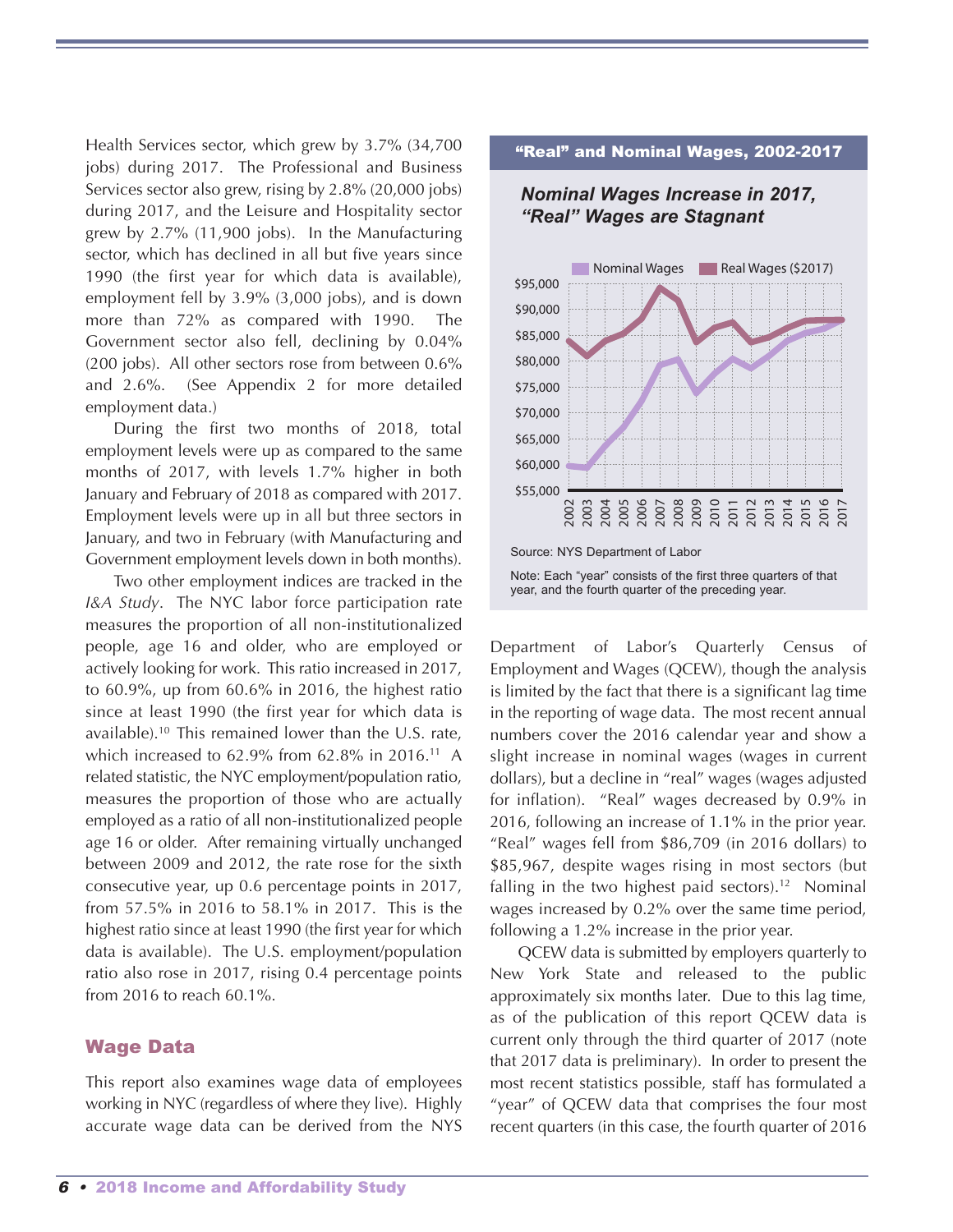through the third quarter of 2017). This "year" was then compared with the equivalent period of the preceding "year," which in this most recent time period showed that overall wages increased by 0.03% in real terms and by 2.0% in nominal terms. This compares to increases in the preceding 12-month period of 0.1% in real terms and 1.0% in nominal terms. (See Appendices 3 and 4, and graph on the previous page.)

Wages in the Finance and Insurance sector, which account for just over a quarter of all wages in the NYC QCEW (and therefore carry more weight than any other single sector), increased by a "real" 2.8% during the most recent 12-month time period, the largest proportional increase of any sector. This compares to a decline of 4.6% in the prior 12-month period. The sector with the second greatest weight, Administrative, Waste, Educational, and Health Services (accounting for 16% of all wages), fell by a "real" 1.7% during this time period. Professional and Technical Services (accounting for 14% of all wages) fell by a "real" 0.04%. The Government sector, with 10% of all wages, rose by 1.0% in real terms. The greatest proportional decrease in "real" wages was in the Management of Companies sector, which declined 3.8%, but accounts for only 3% of all wages. (See Appendices 3 and 4 for more detailed wage data.)

On a quarterly basis, "real" wages as reported by the QCEW rose by 3.3% in the first quarter of 2017, and rose 0.5% in the second quarter. However, wages fell a "real" 1.6% in the third quarter. "Yearly" wage growth also includes the fourth quarter of 2016, when wages fell 2.8% in real terms.

"Yearly" QCEW wage growth was impacted most by the growth of the Finance and Insurance sector, which helped pull overall wages moderately higher than they would have grown otherwise. If the Finance and Insurance sector were removed from the analysis, wages would have fallen by 0.3% in real terms, compared to the previously noted growth of 0.03% overall.

The U.S. Bureau of Labor Statistics also tracks wage data, as part of their Current Employment Statistics (CES) survey. <sup>13</sup> While both data sets track wages, they differ in their methodologies. Unlike the QCEW, which is based on quarterly tax filings of all employers in New York State, the CES is a monthly survey of approximately one-third of employers conducted by the U.S. Bureau of Labor Statistics. CES data cannot be analyzed for specific industries (and does not include wages for government employees), and while more current than that of the QCEW, is based on a much smaller sample size. In addition, the CES data does not include certain monetary compensations that are included in the QCEW, such as bonuses and sums received when exercising stock options, so is therefore less variable on a quarterly basis than data from the QCEW.

According to the CES survey, weekly wages rose by a "real" 1.3% in NYC in 2017, higher than the rate of growth in 2016 (a decline of 0.7%) and also higher than that of the nation as a whole in 2017 (an increase of 0.7%). In nominal terms, weekly wages rose by 3.3% in NYC and 2.8% for the nation as a whole between 2016 and 2017. On a quarterly basis, the CES data shows that NYC weekly wages (in real terms) rose in each quarter of 2017, by the most in the second quarter (2.0%) and by the least in the first quarter (0.1%).

#### Bankruptcy Statistics

Staff examined bankruptcy filings for NYC residents from 2000-2017. Between 20,000 and 30,000 persons filed for personal bankruptcy annually between 2000 and 2004, before surging to 42,852 in 2005 as bankruptcy laws were set to change. In the following year, with new laws in place making it more difficult to file for bankruptcy, only 7,961 persons filed for personal bankruptcy, an 81.4% decline. Filings then increased every year through 2010, reaching a high of 17,685, before generally starting to decline. Between 2016 and 2017, personal bankruptcy filings rose 12.4% among New York City residents, to reach 9,775, the highest level since 2013. Filings in the U.S. as a whole declined for the seventh consecutive year, by 0.6%.<sup>14</sup>

#### Poverty Statistics

The most recently available data from the Census Bureau's *American Community Survey (ACS)* reports that the NYC poverty rate for all individuals was 18.9% in 2016, 1.1 percentage points lower than the rate of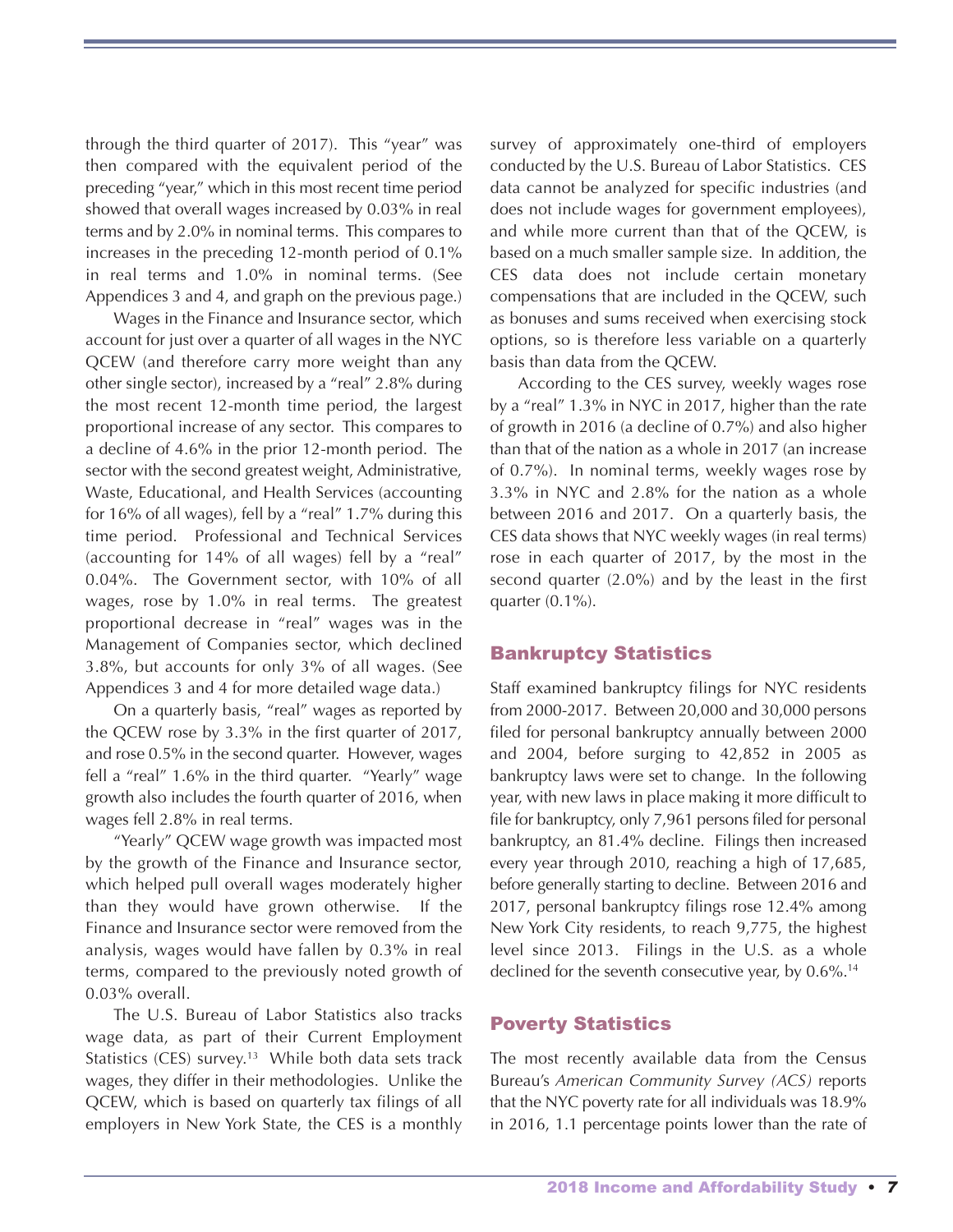20.0% in 2015. This compares to 14.0% for the nation as a whole, a decline from 14.7% in 2015. <sup>15</sup> Poverty rates vary widely depending on borough. Rates range from a low of 13.2% in both Queens and Staten Island, to 17.3% in Manhattan, 20.6% in Brooklyn, and 28.7% in the Bronx, consistently the highest rate of the boroughs. As compared to the prior year, rates fell in every borough, by as much as 1.8 percentage points. (See Appendix 8.)

Also reported are poverty rates by age. The poverty rate for persons under the age of 18 in NYC was 26.6% in 2016. The rate was 16.5% for individuals 18 to 64 and 18.4% for persons 65 years and over. For families, 15.5% were living under the poverty line in 2016. This includes 22.1% of families in rental units (the lowest proportion since at least 2005, the first year for which data is available) and 4.6% of families in owneroccupied units. For families containing related children under the age of 18, the figure is higher than that of all families, 22.1%. For married-couple families, the overall poverty rate was 9.7% in 2016, while for female- and male-headed families (i.e., no spouse present) it was 27.6% and 15.1%, respectively. Rates for every category but persons aged 65 or older fell as compared to the prior year, by as much as 2.2 percentage points.

The Census Bureau has also begun work on a "Supplemental Poverty Measure," an additional measure of poverty that will include more factors in estimating income resources. <sup>16</sup> Using a similar methodology, the NYC Center for Economic Opportunity (CEO) calculated household poverty rates for NYC residents from 2005-2015 and found poverty rates higher than the official rates released by the Census Bureau. <sup>17</sup> For instance, the official household poverty rate in 2015 was 18.4% and the CEO estimate was 19.9%. The gap between official and CEO estimates has been as high as 3.0 percentage points over the 11 years studied by the CEO.

## 2017 Housing & Vacancy Survey

#### Vacancy Rates

Preliminary results from the *2017 Housing and Vacancy Survey* (*HVS*) were released in February of this year, and they reveal the continuation of a very tight New York City housing market. <sup>18</sup> This triennial survey of the housing and demographic characteristics of the City's residents found that the Citywide vacancy rate was 3.63% in 2017, well below the 5% threshold required for rent regulation to continue under State law, but higher than that found during the last *HVS*, 3.45%. <sup>19</sup> The Bronx had the lowest vacancy rate in the City, at 2.71%, translating into the availability of just 10,558 rentals in a borough with 389,310 rental apartments. Manhattan, by contrast, had the highest vacancy rate in 2017, at 4.73%. Of the remaining boroughs, Brooklyn had a vacancy rate of 3.28%, Queens was at 3.50%, and the small sample size in Staten Island made the rate too inaccurate to report.

The *HVS* found vacancy rates varying significantly among different asking rents. As might be expected, apartments renting for the least had the lowest vacancy rates, while those apartments renting at the high end had substantially higher vacancy rates. Apartments with an asking rent of less than \$800 had a vacancy rate of just 1.15%, while those renting for at least





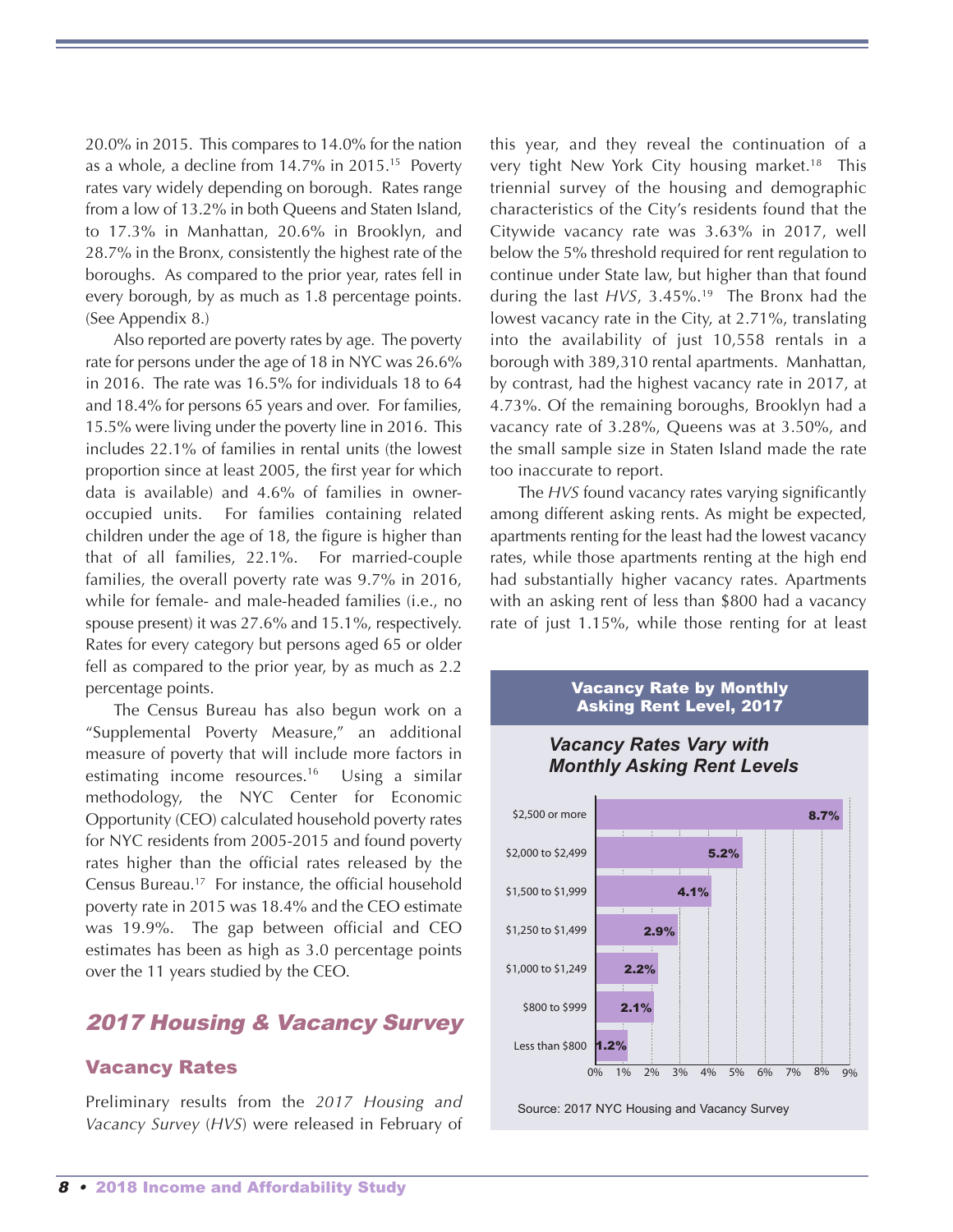\$2,500 had a vacancy rate of 8.74%. (See graph on the previous page for a further breakdown.)

#### Income

According to the *2017 HVS*, which reflects household income for 2016, the median income for rental households was \$47,200, an inflation-adjusted ("real") increase of 10.9% from 2013. <sup>20</sup> Owner households earned substantially higher income, which in 2016 was a median of \$87,000, almost double the income of renters, and a "real" increase of 6.0% from 2013.

The *2017 HVS* found different income levels among those living in units that were rent controlled, rent stabilized, unregulated, or part of some other regulation program (such as public housing or Mitchell-Lama). The lowest median income was found among those tenants in "other" regulated units, which at \$18,792 was a "real" increase of 0.1% from 2013. Those in rent controlled units had a median household income of \$28,260 in 2016, a "real" decrease of 5.0%. Tenants living in stabilized buildings built prior to 1947 ("pre-war") had a median income of \$42,000, and post-46 ("post-war") tenants earned a median income level of \$50,000, "real" increases of 2.4% and 6.0%, respectively. Stabilized tenants on the whole had a median income of  $$44,560$  (a "real" increase of 7.0%), while those tenants in unregulated $21$  apartments earned a median of \$67,000 in 2016 (a "real" increase of 12.6%).

#### Rent

The *HVS* also examines rent levels, and it revealed that in 2017, the median monthly contract rent, which excludes any additional tenant payments for fuel and utilities, for all rental units was \$1,337, an inflationadjusted ("real") increase of 8.1% from 2014. Rent stabilized tenants on the whole paid less (\$1,269) in median contract rent, including \$1,225 for pre-war rent stabilized apartments, and \$1,400 for post-war rent stabilized apartments. These are "real" increases from 2014 of 2.6% for rent stabilized units as a whole, and 3.1% and 4.5% for pre- and post-war units, respectively. Among the other categories of rental units, rent controlled tenants paid a median of \$915 (a

1.4% "real" decrease), tenants living in unregulated rentals paid a median of \$1,700 (a "real" increase of 10.0%), and tenants living in "other" regulated units (such as public housing and Mitchell-Lama) paid the least in median contract rent, \$610 (a "real" increase of 1.5%).

Median gross rent, which includes fuel and utility payments, was \$1,450 for all renters, a "real" increase of 6.2%. Rent stabilized tenants on the whole paid a median gross rent of \$1,375 in 2017, including \$1,343 for pre-war rent stabilized apartments, and \$1,485 for post-war rent stabilized apartments. Adjusting for inflation, that is an increase from 2014 of 2.6% for all rent stabilized units over the three-year period, and increases of 2.9% and 2.0%, respectively, for pre- and post-war rent stabilized units. Rent controlled tenants paid less than the average rent stabilized tenant, with a median gross rent of \$1,039 in 2017 (a "real" decrease of 1.2%), while those in unregulated units paid the most, a median of \$1,830 (a "real" increase of 9.3%). Those in "other" regulated units paid the least, a median of \$649 in gross rent (a "real" increase of 5.8%).

The *HVS* also breaks down the distribution of renter occupied housing by gross rent level. Of the more than two million rental units in New York City that report cash rent, 6.4% rent for less than \$500, and

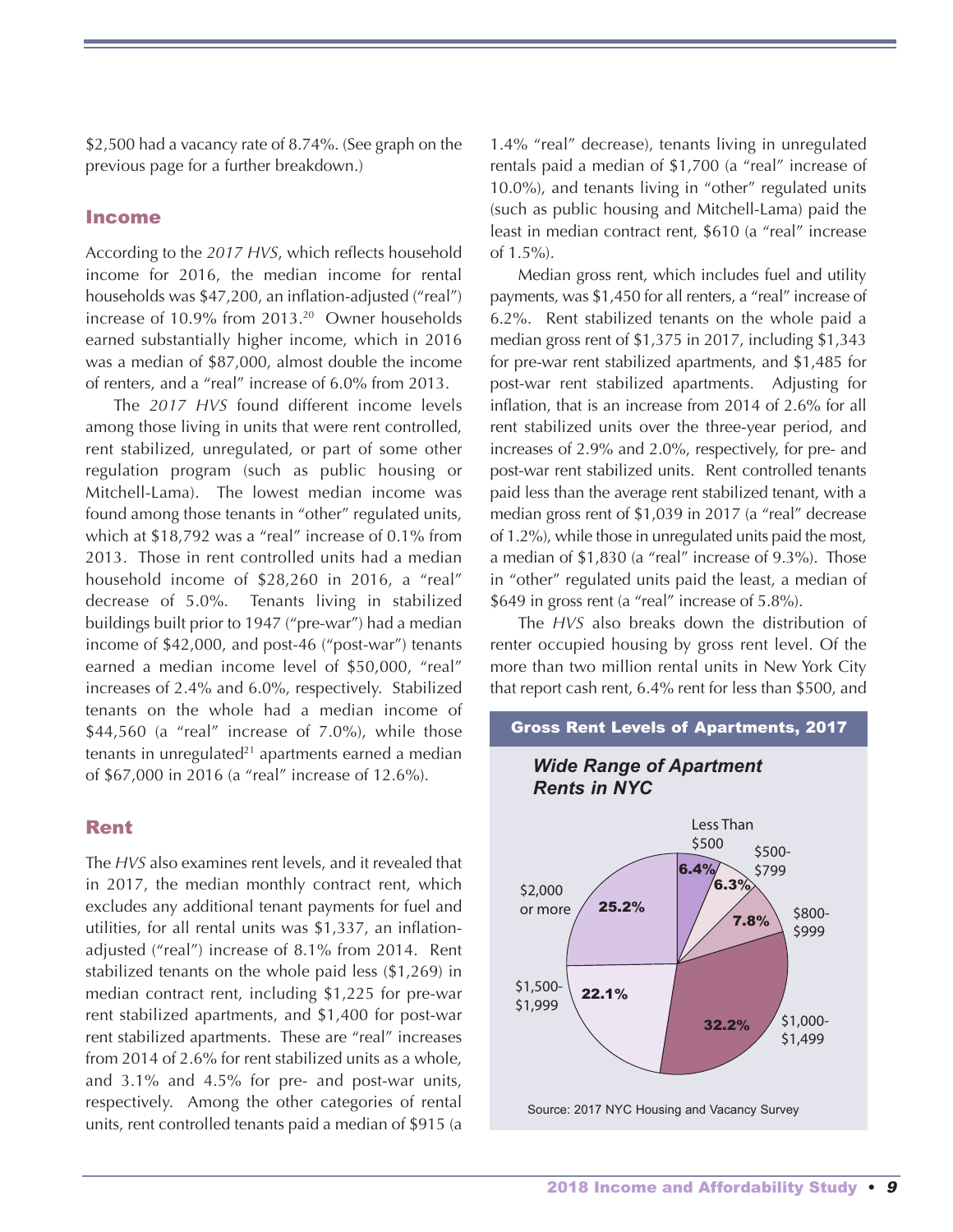14.1% rent for between \$500-\$999. The vast majority of rental units (79.6%) rent for over \$1,000, including 25.2% that rent for more than \$2,000. <sup>22</sup> (See graph on the previous page for a further breakdown.)

#### Affordability of Rental Housing

Generally, housing is considered affordable when a household pays no more than 30% of its income in rent. <sup>23</sup> The *2017 HVS* reported that the median gross rent-to-income ratio for all renters was 33.7%, meaning that half of all households residing in rental housing pay more than 33.7% of their income in gross rent, and half pay less. This is the third consecutive survey in which the median gross rent-to-income ratio has remained virtually unchanged, declining just 0.1 percentage points from both 2011 and 2014. Furthermore, a third (32.4%) of rental households pay more than 50% of their household income in gross rent (down from 33.5% in 2014). The contract rent-toincome ratio was 31.3% for all renters in 2017, up 0.1 percentage points from 2014, and the highest ratio ever reported by the *HVS*.

Rent stabilized tenants report a median gross rent-to- income ratio of 36.0%, meaning a majority of rent stabilized tenants are not able to afford their apartments, based on the U.S. Department of Housing and Urban Development (HUD) benchmark for housing affordability. This figure includes those tenants in pre-war apartments, who are facing a median rent burden of 36.8%, while tenants in post-war units had a median ratio of 34.4% in 2017. Ratios decreased 0.4 percentage points for rent stabilized tenants as a whole, 0.2 percentage points for tenants in pre-war units, and 0.3 percentage points in post-war units from 2014.

It is important to note that an analysis done by RGB staff of the last four triennial *HVS* surveys found that officially reported rent-to-income ratios were somewhat high due to an anomaly in the way rents for tenants receiving Section 8 are recorded by the *HVS*. While generally paying no more than 30% of their income towards rent, tens of thousands of rent stabilized tenants receiving Section 8 are recorded with gross rent-to-income ratios in excess of 100%. The RGB analysis of *2014 HVS* data found that the gross rent-to-income ratio for rent stabilized tenants not

receiving Section 8 was 33.5%, a difference of 2.7 percentage points from overall rent stabilized rates. Similarly, rates were lower by 1.2 percentage points in 2005, 1.1 percentage points in 2008, and 2.2 percentage points in 2011. The estimated "out of pocket" rent-to-income ratio for rent stabilized tenants in 2014 was 33.2%. Full *2017 HVS* data has not been released as of the publication of this report, so a similar analysis cannot be undertaken at this time.

Rent controlled tenants had a median gross rentto-income ratio of 43.1% (a 7.6 percentage point rise), unregulated tenants paid a median of 31.4% in 2017 (a decrease of 1.6 percentage points), and tenants in "other" regulated units paid a median of 33.8% (an increase of 3.5 percentage points).

## Other Measures of Income & **Affordability**

#### American Community Survey

In addition to the triennial *HVS*, the Census Bureau also publishes an annual study, the *American Community Survey (ACS)*. Unlike the *HVS*, the *ACS* cannot provide data specifically for rent stabilized tenants, but does provide in-depth data on rents and

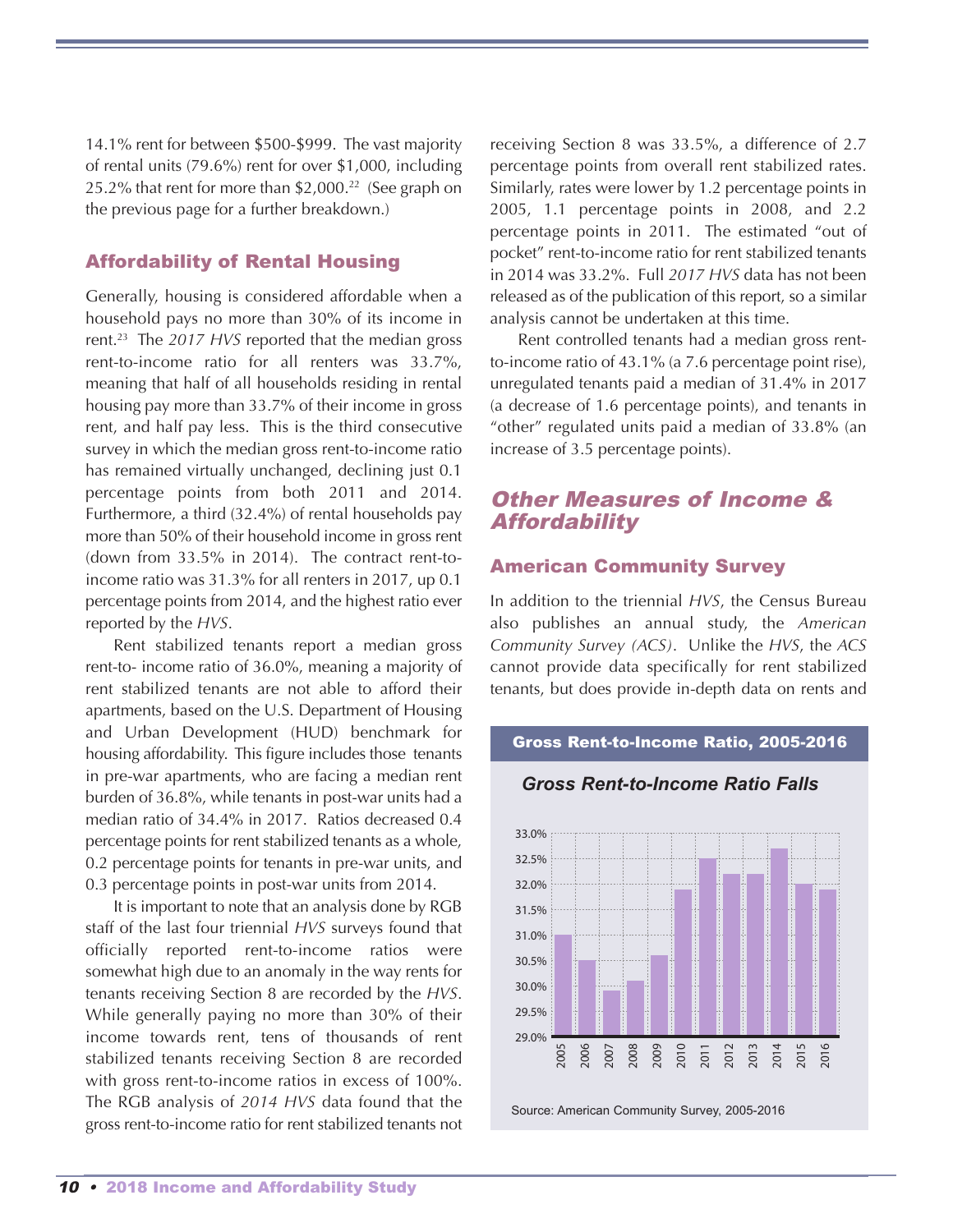#### Rent in Constant 2016 Dollars, 2005-2016

*Inflation-Adjusted Contract and Gross Rents Climb Annually*



incomes for renters as a whole. According to the most recent survey, the *2016 ACS*, NYC's median gross rentto-income ratio ranks 27th highest among 83 big cities (those with populations of at least  $250,000$ ).<sup>24</sup> At 31.9%, the median gross rent-to-income ratio in NYC fell 0.1 percentage points from 2015 levels (see graph on previous page). By borough, rates ranged from a low of 28.1% in Manhattan, to 32.3% in Brooklyn, 33.2% in Queens, 33.8% in Staten Island, and 34.9% in the Bronx. This ratio fell in both the Bronx and Manhattan as compared to the prior year (by 0.7 and 0.8 percentage points, respectively), while rising moderately in both Brooklyn and Queens (by 0.2 percentage points in each borough) and more rapidly in Staten Island (rising 1.2 percentage points).

The proportion of households Citywide paying 50% or more of their income towards gross rent fell slightly as compared to 2015, decreasing from 29.5% to 29.3%. At the borough level, rates ranged from a low of 23.2% households paying at least 50% of their income towards gross rent in Manhattan, to a high of 33.6% of households in Staten Island.

This survey also reports that the median contract rent in NYC was \$1,235 in 2016, and the median gross rent was \$1,351 (see graph above). Between 2015 and 2016, median monthly contract rents for all apartments in NYC increased an inflation-adjusted ("real") 1.9% and median gross rents increased by 1.5%. In nominal terms the increases were 3.0% and 2.6%, respectively. Inflation-adjusted gross rents rose by 0.2% in Queens, 1.0% in the Bronx, 2.0% in both Manhattan and Staten Island, and 3.6% in Brooklyn.

During 2016, median household income rose both nominally and in real terms, by 5.6% and 4.4% respectively, to \$58,856. Median household income for renters rose by a greater proportion than that of owner households, rising by a "real" 4.6% and 1.1%, respectively. Since the inception of this survey in 2005, renter income has fluctuated in real 2016 dollars from a low of \$40,284 in 2011 to a high of \$45,753 in 2016.

The survey also provides average household income for cities in quintiles. In NYC the top quintile (i.e., the top 20%) in average household income makes 27.49 times more than the lowest quintile (i.e., the lowest 20%), the sixth highest ratio among big cities, and an increase from 27.20 in 2015. While New York's income disparity ratio does rank near the top nationwide, it lags behind Washington, DC, with a ratio of 35.85, the highest disparity among big cities. Other major cities, such as Los Angeles (22.98),



#### 2018 Income and Affordability Study • 11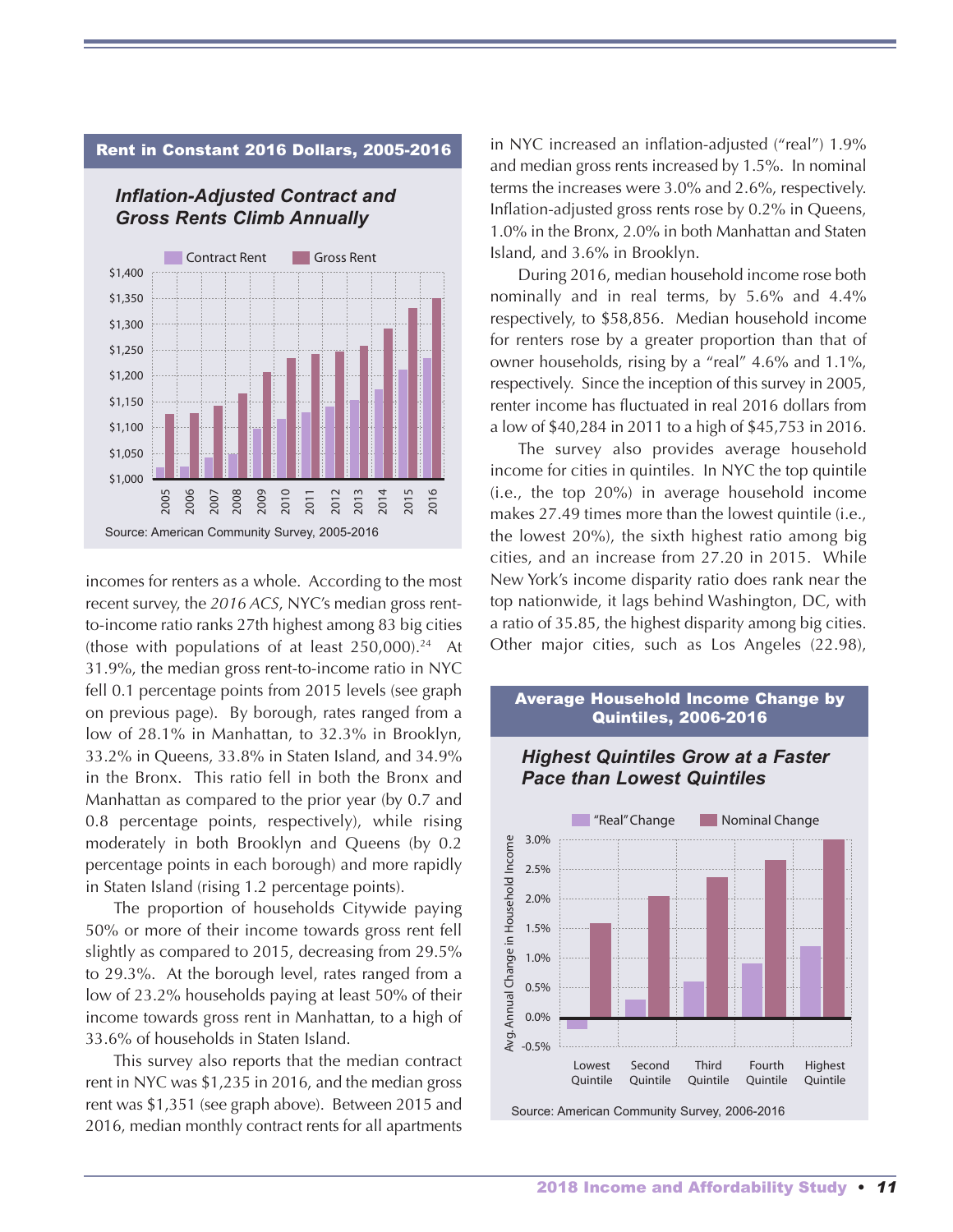

Chicago (23.74), Houston (19.91), and Philadelphia (26.50), all have smaller differentials between income levels than NYC. Not including the aforementioned Washington, DC, the cities ranking higher than NYC are Atlanta, Boston, New Orleans, and Miami, which have ratios ranging from between 28.11 and 32.95. The smallest disparity among big cities is in Aurora, Colorado, with a ratio of 8.73. For the U.S. as a whole, the ratio is 16.54, a slight increase from the 16.34 ratio in 2015. While the ratio between the upper and lower quintiles was 27.49 for all of NYC, it was 43.36 in Manhattan, where the top quintile makes an average of almost \$437,000 more annually than the lowest quintile.

Looking at household income by quintiles can also provide an insight into how quickly or slowly income in each of the categories is growing over time. While not necessarily true in each individual year, over the time period of 2006-2016 (the earliest and latest time periods available for analysis), income

grew at faster pace for those in the higher quintiles versus those in the lower quintiles. Point to point comparisons show that for the lowest quintile (the bottom 20% of income levels), household income fell 1.9% in inflation-adjusted ("real") terms, and rose by 17.0% in nominal terms from 2006 to 2016. For those households in the highest quintile (the top 20% of income levels), household income in 2016 rose 12.6% in "real" terms and 34.3% in nominal terms, as compared to 2006. Looking at the change in income on a year-to-year basis between 2006 and 2016, in real terms household income fell by an average of 0.2% each year for the lowest quintile and rose by an average of 1.2% annually for the highest quintile (see graph on previous page).

Also reported is the percentage of income spent on monthly housing costs for different

household income categories. Approximately 95% of all renters report both paying rent and earning income, and among those renters, 24% make less than \$20,000 a year. For this lowest household income category, 89.1% spend at least 30% of their household income on housing costs and 2.4% spend less than 20%. As income levels increase, the proportion of renters who spend at least 30% of their household income on housing costs decreases, while the proportion paying less than 20% increases (see graph on this page). At the highest income category provided by the *ACS*, those households earning \$75,000 or more (33.1% of all renters), 11.2% spend at least 30% of their income on housing costs, while 58.9% spend less than 20%.

#### Consumer Price Index

One of the many prices tracked in the federal Consumer Price Index (CPI) is the cost of rental housing. While not specific to NYC (the local CPI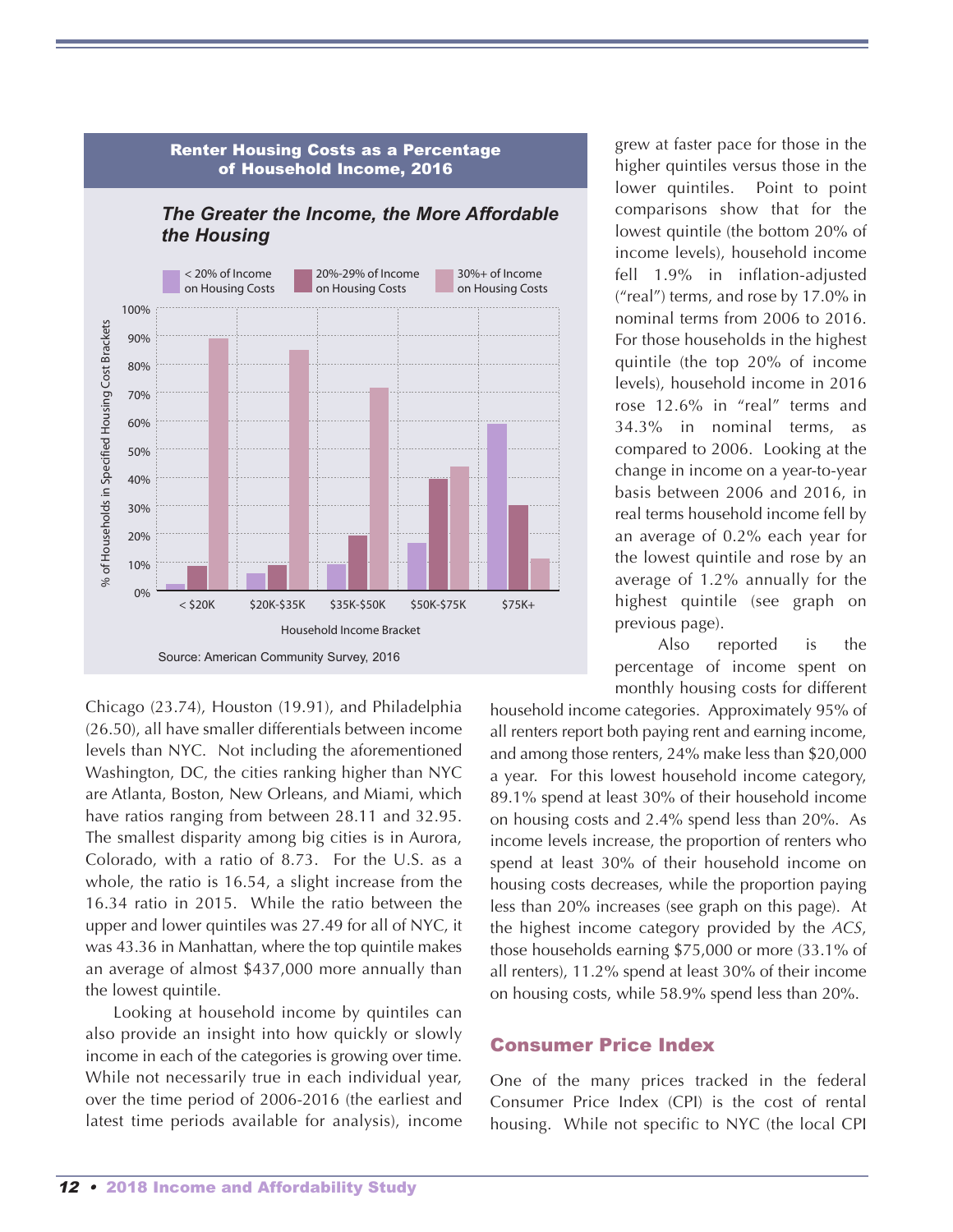area extends into the suburbs of the City), the CPI can provide a useful comparison of the rise of housing costs to those of other components of the price index. <sup>25</sup> For the 49-year period since the inception of rent stabilization (from 1968 to 2017) the cost of rental housing in the New York area rose 801% and overall prices rose more slowly, at 644%. Over this same time period, in the U.S. as a whole rent and overall prices rose at roughly the same rate, by 612% and 604%, respectively.

In 2017, rental costs rose 2.5% in the NYC area, versus an overall increase in the CPI of 2.0%. This is lower than the 2016 rent increase of 3.4% and is the lowest proportional increase in the NYC area since 2012.

In the U.S. as a whole, rental costs rose at a faster pace than the NYC area, rising by 3.8% in 2017. Rental costs in the NYC metropolitan area rose more slowly than six of the seven cities selected for comparison, including the metropolitan areas of Chicago, Boston, Washington, DC, Atlanta, Los Angeles, and San Francisco, where rents rose at rates between 2.6% and 6.0% in 2017. But rental rates in the NYC metropolitan area did rise faster than those in Philadelphia, where rents rose 1.9% in 2017.

#### New York City Tax Return Filings

In April of 2017, the NYC Independent Budget Office (IBO) released an analysis of NewYork City tax returns from 2006 through 2014. <sup>26</sup> Using a sample of 777,000 personal income tax returns, the IBO analyzed the distribution of adjusted gross income (total pre-tax income after allowable deductions are taken) to see if the distribution of wealth changed during the time period studied. The study found that the median income for the top half of filers rose only minimally in inflation-adjusted terms (from \$64,596 to \$64,730, a 0.2% rise). However, summing the total income reported by this group, the survey found it was 14.8% higher in 2014 than in 2006, even after adjusting for inflation.

Of the additional \$38.3 billion accrued by the top half of filers in 2014 (as compared to 2006), \$28.6 billion was accrued among the top 10%, with \$10.3 billion of this amount accrued among the top 0.1%. Because most of the wealth increase was among the top earners, the median income among the top half of filers stayed virtually the same.

Among the bottom half of filers, median inflationadjusted income dropped from \$14,153 in 2006 to \$12,360 in 2014 (a 12.7% drop). The sum of total income for this group fell by a greater proportion, falling 14.8% over the period studied, a cumulative loss of \$3.1 billion in 2014 dollars.

#### Section 8 Housing Availability

Following increased funding in 2007 to the Section 8 housing voucher program (which allows recipients to live in privately owned housing, paying 30% of their income towards rent), the NYC Housing Authority (NYCHA) opened the waiting list for the first time since 1994.<sup>27</sup> These expanded funding levels led to significant increases in the number of Section 8 occupied units funded by NYCHA (which increased from 82,801 in Fiscal Year (FY) 2007 to a recent high of 100,570 in FY 2010, a 21.5% increase), as well as significant increases in the number of people placed through Section 8 vouchers during those years. The number of Section 8 apartments has since fallen, to 84,761 units (the most current data, as of the first four months of FY 2018, and a 0.1% increase from the same period of the prior year). <sup>28</sup> NYCHA also tracks the number of applicants newly placed through the Section 8 program. For the third consecutive year, placements rose, rising from 1,706 in FY 2016 to 2,758 in FY 2017. But placements fell in the first four months of FY 2018 as compared to the first four months of FY 2017, from 546 to 458. There are approximately 149,000 persons currently on the NYCHA Section 8 waiting list.

The NYC Department of Housing Preservation and Development (HPD) also maintains a Section 8 program, although as opposed to NYCHA, applicants must fall within specific HPD preference categories or special admission programs, and applications are not accepted from the general public. <sup>29</sup> As of March of 2018, HPD was funding 39,958 Section 8 vouchers, approximately the same number as the previous year. Notably, 46.4% of HPD's Section 8 vouchers are utilized by tenants with disabilities. And among all HPD Section 8 rentals, the average tenant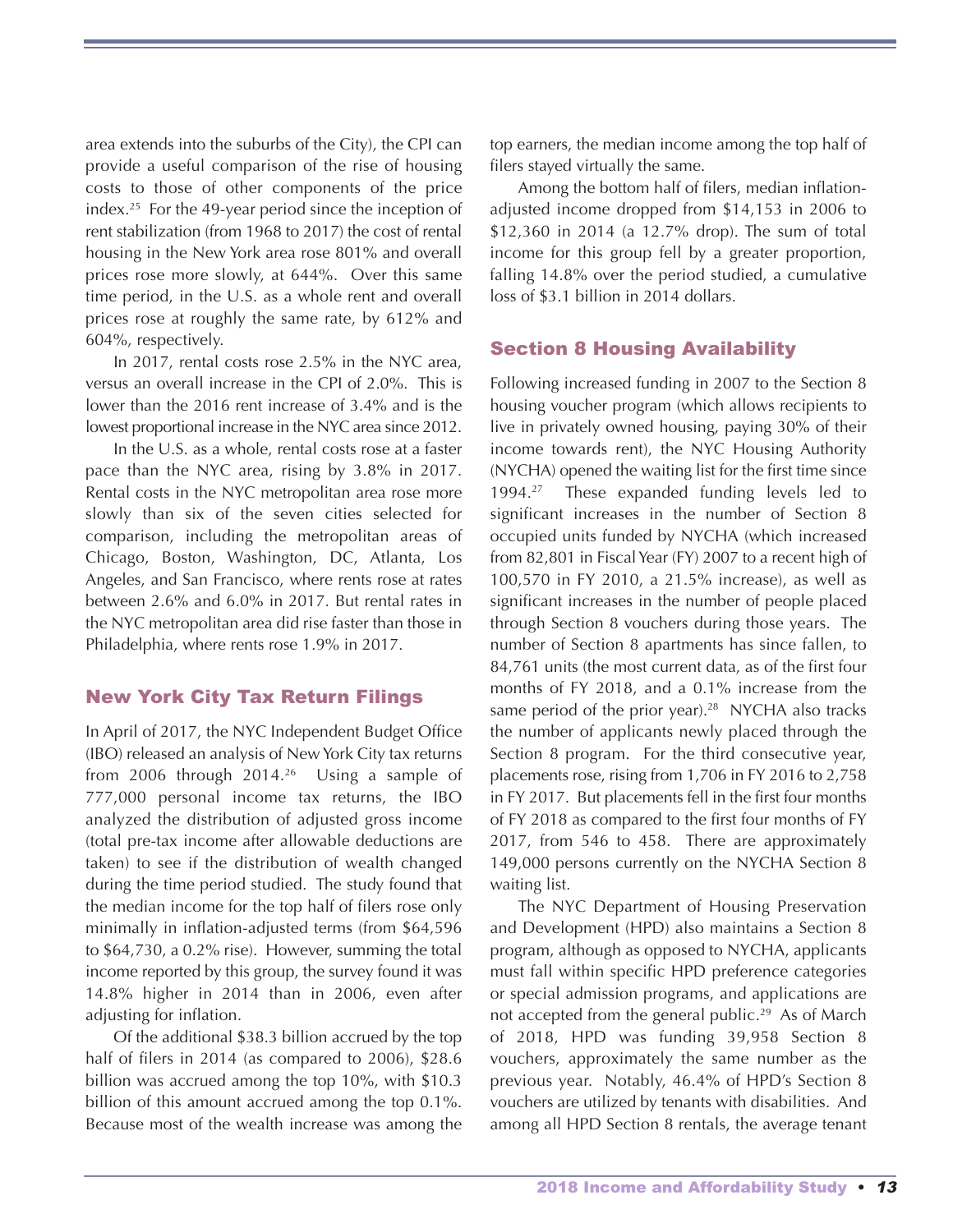share of rent is \$404, with an average income level of \$16,919. 30

#### Non-Government Sources of Affordability Data

Staff also calculated electricity costs for a typical rental household. Assuming usage of 300 kWh and supply via Con Edison, the average renter's bill would have decreased by 0.08% during 2017, following a 5.5% decrease during 2016. During the most recent 12-month period (April of 2017 through March of 2018), the average bill rose 1.6% as compared to the same time period of the prior year. For comparison, during the previous 12-month period, costs decreased  $2.0\%$ <sup>31</sup> New Yorkers pay some of the highest electricity bills in the nation, with the average cost per kWh in 2016 just less than two times that of the nation as a whole. 32

Another measure of affordability is the Council for Community and Economic Research's Cost of Living Index (COLI), which tracks the cost of living in almost 300 urban areas, including Manhattan and Brooklyn. Based on 60 different items, the survey collects more than 90,000 prices for housing, utilities, groceries, transportation, health care, and miscellaneous goods and services on a quarterly basis. In the second quarter of 2017, the COLI found that Manhattan and Brooklyn ranked as numbers one and four, respectively, on the list of most expensive urban areas.<sup>33</sup> The study calculated that Manhattan was approximately 2.4 times as expensive to live in as the national average, while Brooklyn was approximately 1.8 times more expensive.

Another quarterly index, the Housing Opportunity Index (HOI), showed that during the fourth quarter of 2017 the New York metropolitan area was the twentieth least affordable area (of 238 HUD-definited metro areas) to buy a home, down from seventeenth in the fourth quarter of 2016. This follows eighteen straight quarters between 2008 and 2012 when the New York area ranked as least affordable. The survey found that 32.7% of owner-occupied housing in the metropolitan area was affordable to households earning the median income. Although it was one of the least affordable buyer's markets, substantially more

homes were affordable than in recent years, such as in the fourth quarter of 2006, when only 5.1% of homes were considered affordable. However, the fourth quarter of 2017 was less affordable as compared to the same quarter of the previous year, when 35.4% of homes were considered affordable. 34

Every year the National Low Income Housing Coalition (NLIHC) issues a study to determine whether rents are affordable to the lowest wage earners. The 2018 study has not been released as of the publication of this report, but in line with their methodology, <sup>35</sup> in order to afford a two-bedroom apartment at the City's Fair Market Rent, (\$1,789 a month, as determined by HUD<sup>36</sup>) a full-time worker must earn \$34.40 per hour, or \$71,560 a year. Alternately, those who earn minimum wage would have to work 106-115 hours a week (or two persons would each have to work 53- 57.5 hours a week) to be able to afford a two-bedroom unit priced at Fair Market Rent. Because the Fair Market Rent rose by \$152, but the minimum wage increased by \$1.50-\$2.00 an hour in 2018 (depending on the size of the employer), the amount of annual wages necessary to afford this apartment went up by 9.3%, but the number of hours working at minimum wage in order to afford this apartment went down by 4.4%-7.5%. Over the last ten years the number of hours working at minimum wage needed to afford a two-bedroom apartment at the current Fair Market Rent has ranged from a high of 156 in 2013, to a low of 106-115 in 2018.

#### Real Property Tax Credit

For the fourth consecutive year, a tax credit for NYC renters, the "Enhanced Real Property Tax Credit for Homeowners and Renters," offers a maximum tax credit of \$500 to NYC residents with household incomes of less than \$200,000 a year. <sup>37</sup> The amount of this credit depends on both income level and the amount of rent paid. For instance, a tenant with a household income of \$50,000 a year, who pays \$1,250 in rent (30% of their income), would receive a tax credit of \$16.31. But a tenant making \$50,000 a year and paying \$2,083 in rent (50% of their income), would receive a credit of \$87.19. A higher income household, earning \$100,000 a year, would need a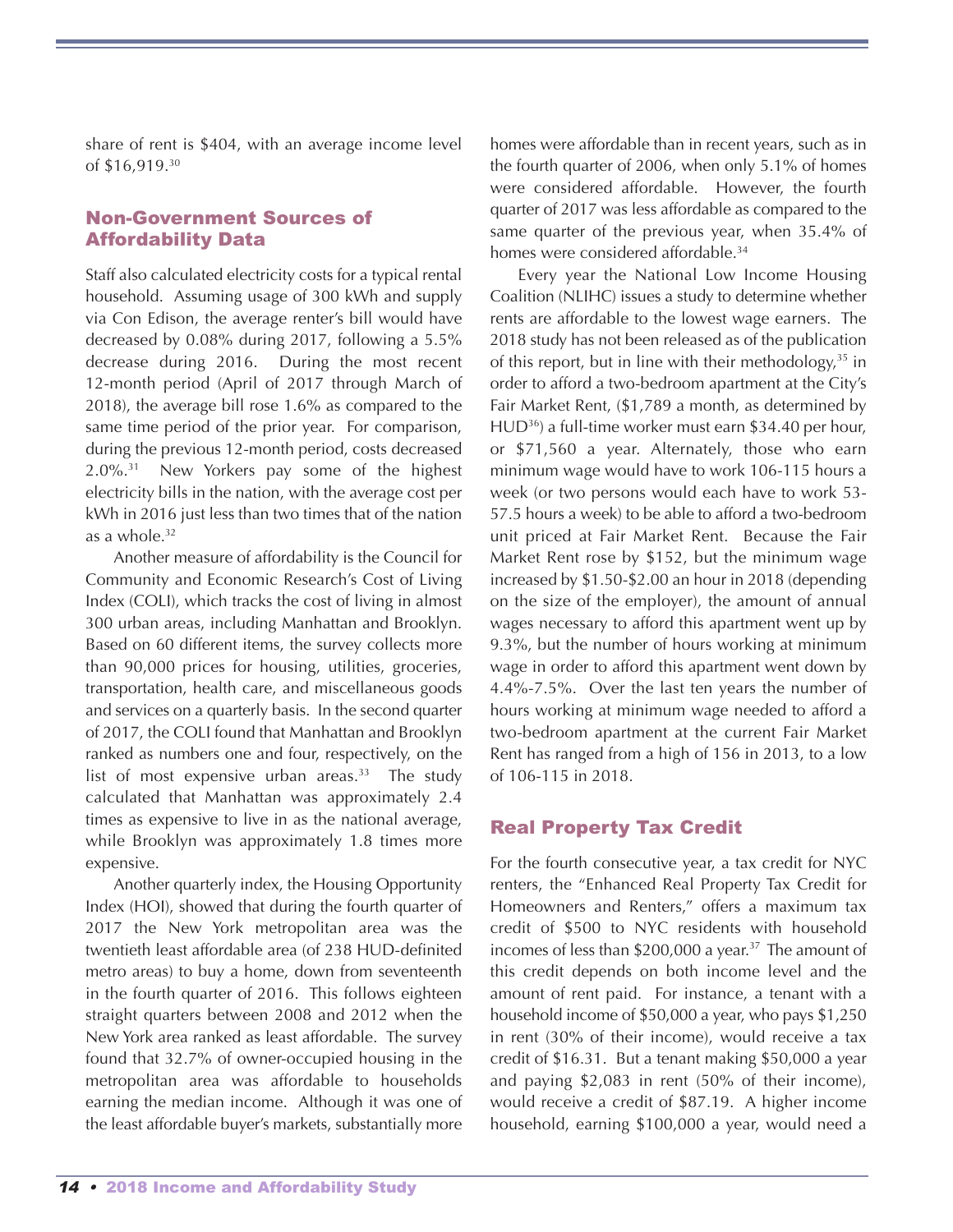rent in excess of \$2,646 (31.7% of their income) before they could receive any tax credit.<sup>38</sup>

## Cash Assistance Programs

For just the second time in the past nine years, the average number of cash assistance cases in NYC decreased, falling by 1.1% in 2017 to reach 366,324 cases. <sup>39</sup> This follows an increase of 2.4% in the prior year (see graph below). Also reported by the NYC Human Resources Administration is the number of unduplicated recipients of cash assistance during 2017. Over the course of the year, a total of 596,876 persons received a cash assistance payment, a decrease of 1.4%. This figure includes more than 102,000 cases of emergency assistance, a 6.9% decrease from 2016. One-time emergency grants (known as "one shots") can help pay for expenses like



Cash Assistance Programs, 2007-2017, in Thousands

Source: NYC Human Resources Administration

Note: FAP-SNA refers to welfare recipients who were converted from the Family Assistance Program (FAP) to the Safety Net Assistance Program (SNA)

rent arrears. <sup>40</sup> And despite generally increasing in the past few years, over the last two decades the number of cash assistance recipients has dropped significantly, falling 68.3% since March 1995, when the City's welfare reform initiative began and 1,161,000 recipients were on the rolls.

The number of applications for cash assistance also fell in 2017, decreasing 2.4% over 2016 levels, including a decrease of 3.5% in denied applications, and 1.7% in approved applications. <sup>41</sup> At the same time, the number of reported job placements among cash assistance recipients decreased during 2017, falling by 15.5%, or 7,357 jobs. 42

The number of Supplemental Nutrition Assistance Program (SNAP, formerly known as food stamps) recipients decreased for the fourth consecutive year, by 1.5% in 2017, to an average of 1.67 million. Despite this drop, SNAP levels have more than doubled in

> recent years, rising from an average of just over 800,000 in the early 2000s, to almost 1.7 million today. 43 The number of Medicaid enrollees also fell, decreasing 10.6% during 2017, to 1.86 million recipients.<sup>44</sup>

## Housing Policy

NYC receives funding for a variety of housing programs from the U.S. Department of Housing and Urban Development (HUD). NYC was granted \$715.3 million from federally funded programs in FY 2017. <sup>45</sup> These programs include \$150.3 million in a Community Development Block Grant (CDBG), which funds housing and community development programs; \$53.3 million for the HOME Investment Partnership Program, which helps preserve existing housing stock; \$13.5 million for the Emergency Shelter Grant (ESG) program, which is used for homeless programs; \$44.2 million for Housing Opportunities for Persons with AIDS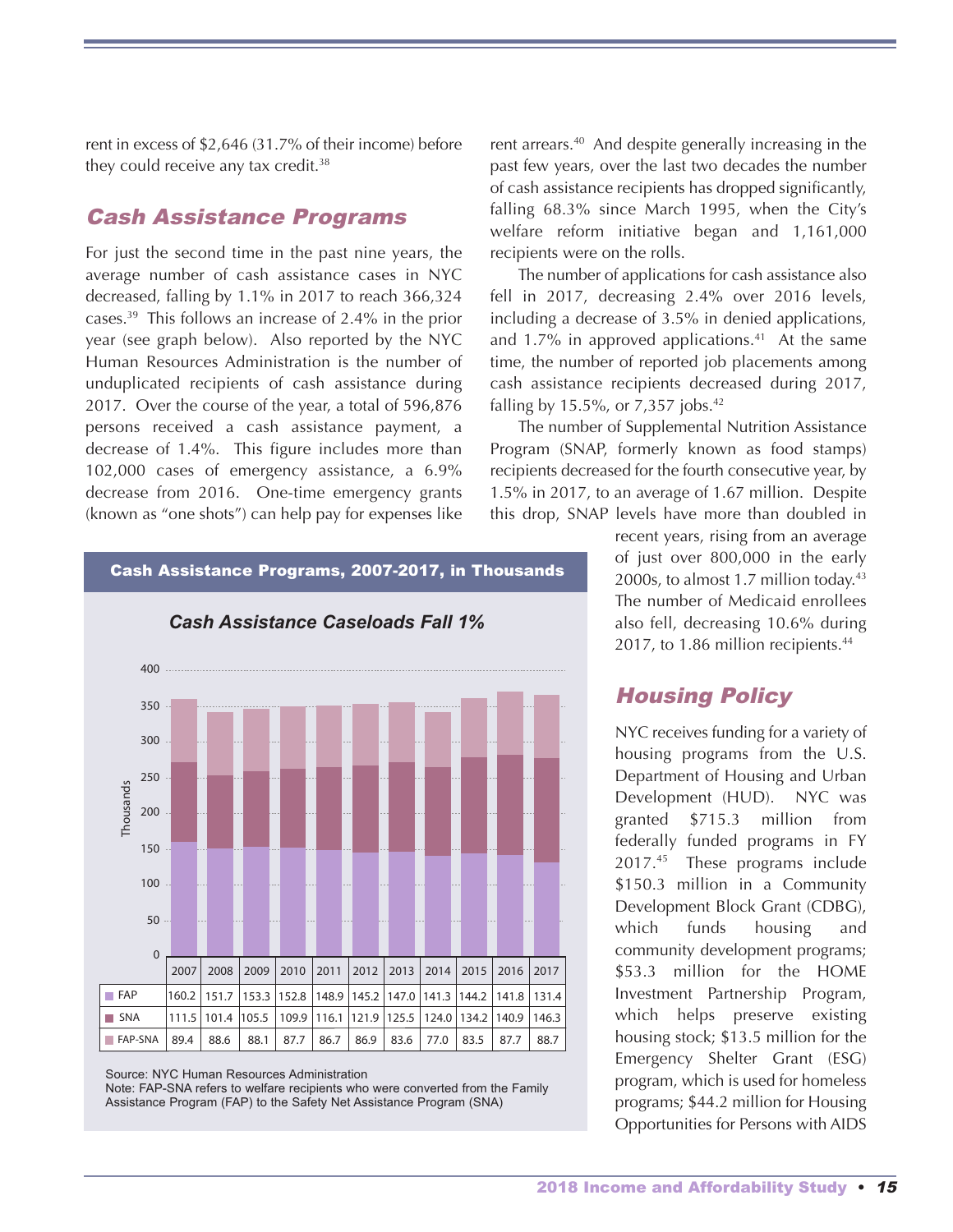(HOPWA); and a competitive HUD Continuum of Care (CoC) grant of \$107.5 million for homeless programs. NYCHA will also receive \$346.6 million for its capital modernization program.

As compared to FY 2016, federal funding in 2017 increased by 1.5% in nominal terms and fell 0.3% in inflation-adjusted ("real") terms. The largest source of funding, for NYCHA capital projects, rose by 6.5% in real terms. The increase in NYCHA funding was the greatest proportional increase over the year, while the greatest proportional decrease was in HUD CoC funding, which declined by 13.4% in real terms.

## Homelessness & Evictions

#### Homelessness

Homelessness in the City, based on data from the NYC Department of Homeless Services (DHS), increased for the ninth consecutive year during 2017, rising by 1.2%. <sup>46</sup> Each night, an average of 59,467 persons

stayed in DHS shelters during 2017, up 697 persons from a year earlier, and up considerably from the average of 20,000-25,000 found in the 1990s (see graph below and Appendix 7). The subcategory of the number of families sheltered each day also rose, by an average of 1.6%. <sup>47</sup> The figure for families includes the number of families with children sheltered each night, which rose 0.6% during 2017 (to reach an average of 12,686), and the number of adult families sheltered each night, which increased 6.6% over the year (to an average of 2,501). The number of single adults sheltered also rose during 2017, increasing 7.0%, to an average of 14,074 persons.

While the number of homeless staying in DHS shelters increased 1.2% during 2017, looking at the data on a quarterly level shows that homelessness increased at a slower pace as the year went on. Levels rose by 3.3%, 1.3%, and 0.2% in the first, second, and third quarters respectively, as compared to the same quarters of the previous year. In the fourth quarter, there was a minimal decrease of the shelter population

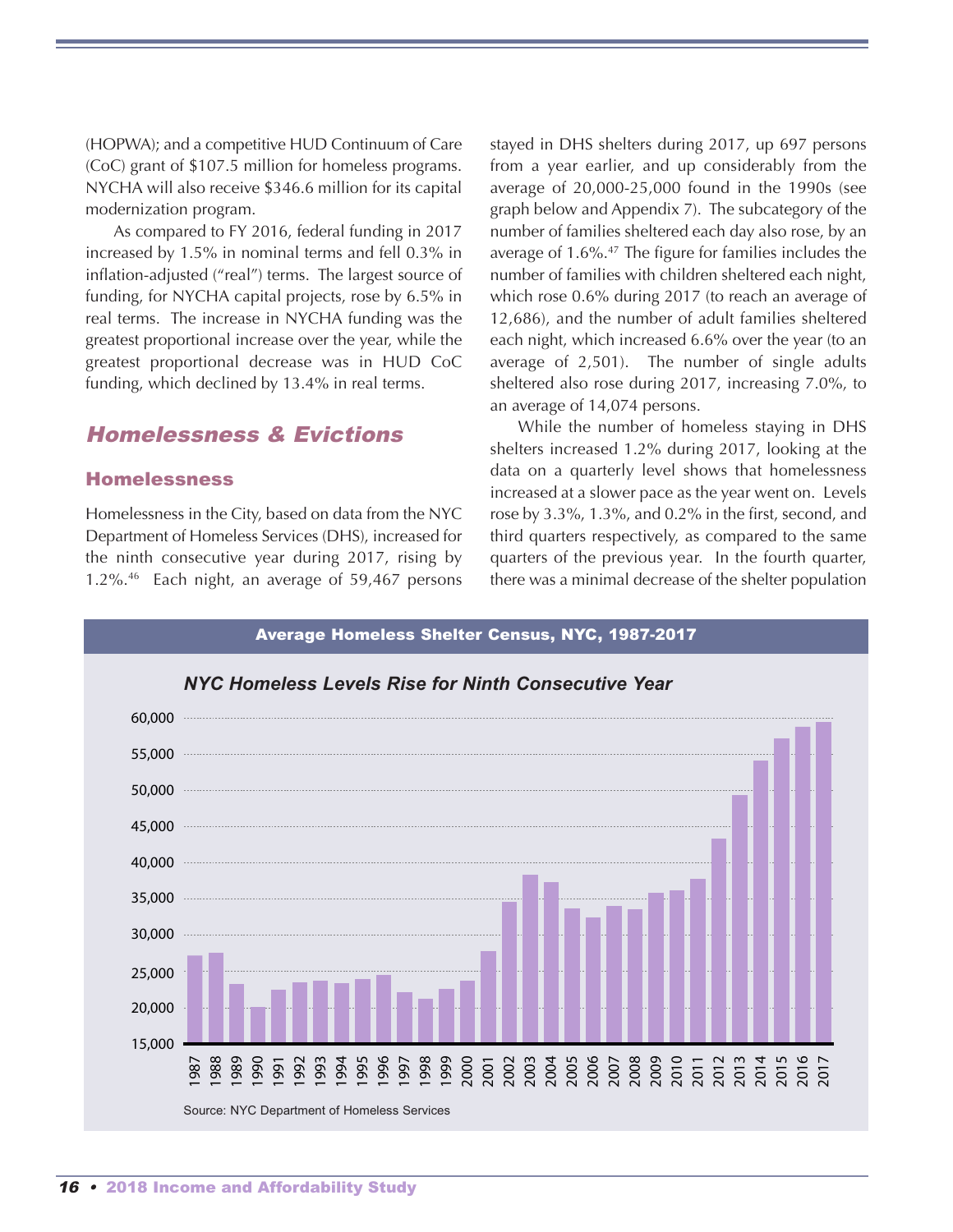as compared to the fourth quarter of 2016, falling 0.01%. On a monthly basis, the greatest increase was seen in January of 2017, when 2,109 more persons stayed in City shelters than the previous January, an increase of 3.6%.

Permanent housing placements for families with children decreased slightly in 2017, falling from 8,680 to 8,612, a 0.8% decrease. Placements also fell for both adult families and single adults. For adult families, placements fell from 587 in 2016 to 537 in 2017, an 8.5% decline. Permanent housing placements for single adults fell from 8,034 in 2016 to 7,687 in 2017, a 4.3% decline.

Other homeless indicators include the average amount of time spent in temporary housing, which increased for both families with children and single adults, but fell for adult families. For families with children, the average amount of time spent in temporary housing rose 11 days (to 428 days), and rose 26 days for single adults (to 395 days). However, the average went down for adult families, falling 10 days (to 551 days).

DHS also reports the number of homeless persons placed in permanent housing who return to the shelter system within one year. In 2017, 8.5% of families with children returned to DHS shelters within one year (up from 8.0% the prior year); 8.5% of adult families returned (down from 10.4% in the prior year); and 16.3% of single adults returned (down from 17.3% in the prior year).

Data from the U.S. Department of Housing and Urban Development, which asks municipalities to submit homeless counts on a single day in January of each year, show that NYC has the largest number of homeless people of any city in the nation. NYC reported a total of 76,501 sheltered and unsheltered persons in January of 2017, followed by Los Angeles, with 55,188 persons, and Seattle, with 11,643. In NYC, homeless levels rose 4.1% from January 2016 to January 2017, while nationally levels rose by 0.7%. 48

In February of 2017, the de Blasio Administration released "Turning the Tide of Homelessness in New York City," detailing a comprehensive plan to combat the rise in homelessness, including efforts already underway.<sup>49</sup> In part, the report detailed plans to end the use of cluster units (individual apartments in buildings that usually have rent-paying tenants in other apartments, with limited or no social services on site) and commercial hotels to house homeless persons. Housing approximately 30% of the homeless population, plans call for cluster units and hotels to be replaced with 90 new shelters over the next five years, in addition to the conversion of some cluster units into permanent housing. In December of 2017, the Administration detailed its plans to acquire and rehabilitate cluster site buildings and convert them into permanent affordable housing through long-term regulatory agreements between the owners and HPD.<sup>50</sup> When voluntary negotiations are unsuccessful, the City may employ eminent domain to take ownership of buildings with a large number of cluster units. In February of 2018, the Adminstration announced that it had already phased out the use of 1,500 cluster units, or 42% of the total. 51 Another 800 units are in the process of being converted to permanent housing, which will reduce the number of cluster units by at least 60%.

## Housing Court

For the sixth consecutive year, non-payment filings in Housing Court decreased, falling 0.4%, to 201,441. 52 At the same time, the number of non-payment cases resulting in an actual court appearance ("calendared") increased, by 9.0%. Because the number of calendared cases rose at the same time the number of filings fell, the proportion of non-payment cases which resulted in an appearance rose by 4.9 percentage points. At 57.0%, this proportion is one of the highest seen since 1983 (the first year for which data is available). For comparison, during the mid-to-late 1980s, an average of 27.1% of non-payment filings were calendared. (See graph on the next page and Appendix 6.)

Approximately 20% of both non-payment filings and calendared cases are against tenants of public housing (NYCHA). If these cases were taken out of the analysis, filings against non-NYCHA tenants would have fallen 1.8% between 2016 and 2017, and calendared cases would have risen by 11.3%. The percentage of calendared cases to non-payment filings in 2017 among non-NYCHA tenants is 57.5%, 0.4 percentage points higher than the overall proportion.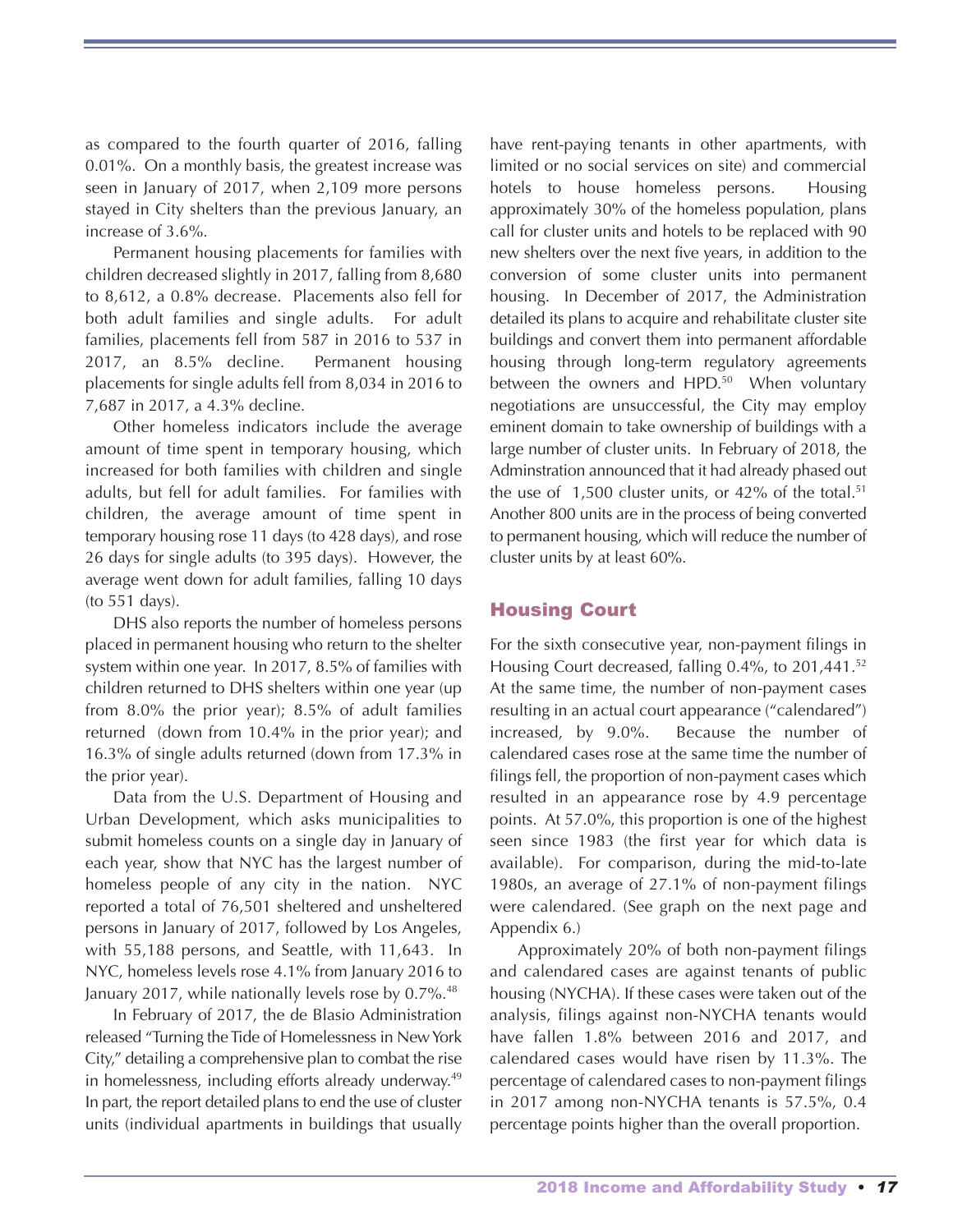

*Proportion of Non-Payment Cases Calendared Rises and Proportion*

Housing Court Statistics, 1985-2017

Evictions of tenants fell during 2017, by 4.6%, following an increase of 0.5% in the prior year, and a decline of 18.1% in 2015. <sup>53</sup> The proportion of nonpayment proceedings Citywide that resulted in an eviction/possession ruling in 2017 decreased by 2.6 percentage points, falling from 21.0% to 18.3%. This translates to 21,074 court decisions ruling for the tenant's eviction from a total of 114,879 non-payment proceedings calendared (see graph on this page).

In August of 2017, a City bill granting all households under 200% of the federal poverty level eligibility for free legal representation in Housing Court was signed into law. An additional \$93 million will be added to programs in place since 2014, for a total funding level of \$155 million a year by FY 2022. It is estimated that since 2014 more than 50,000 households have received legal help and the number of tenants in Housing Court with legal representation has risen from 1% to 27% (as of 2016). <sup>54</sup> The NYC

Human Resources Administration reports that the number of cases in Housing Court that received legal representation in FY 2017 rose 41.1% over FY 2016 levels (to reach 16,702) and during the first four months of FY 2018 there was a 28.4% rise as compared to the same period of the previous year (to reach 6,477 cases). <sup>55</sup> The program also now helps represent NYCHA tenants during administrative hearings brought by that agency to end a resident's tenancy. 56

#### Conclusion

In 2017, many economic indicators for NYC were positive, including rising employment levels, declining unemployment, increased Gross City Product, and a slowing of Housing Court non-payment filings, public assistance caseloads, and SNAP recipients. However, homelessness continues to increase, the vacancy rate remains low, and inflation-adjusted wages were stagnant for the second consecutive year.

Looking forward, both the NYC Comptroller's office and the NYC Office of Management and Budget have made predictions about the future health of the NYC economy. Among the predictions, they estimate that in 2018 the City will gain anywhere between 47,000 and 55,000 jobs, unemployment will fall to 4.4%, GCP growth will potentially grow anywhere from 3.1% to 3.3%, and wages will rise from 3.9% to 4.1%. They also see the economy as strong, but slowing, during the next few years, with increasing unemployment rates (to as high as 6.3% in 2022), more moderate job gains and GCP growth, and slowing wage rate growth.<sup>57</sup>  $\Box$ 

## Endnotes

- 1. This data is obtained from the Civil Court of the City of New York, which cannot provide exact "quarterly" data. The Court has 13 terms in a year, each a little less than a month long. This data is for terms 10-13, which is from approximately the middle of September through the end of the year. It is compared to the same period of the prior year.
- 2. See Endnote 1.
- 3. Data from the NYC Comptroller's Office as of March, 2018. GCP figures are adjusted annually by the NYC Comptroller's Office. The figures in this report are the latest available estimate from that office, based on inflation-adjusted 2009 chained dollars.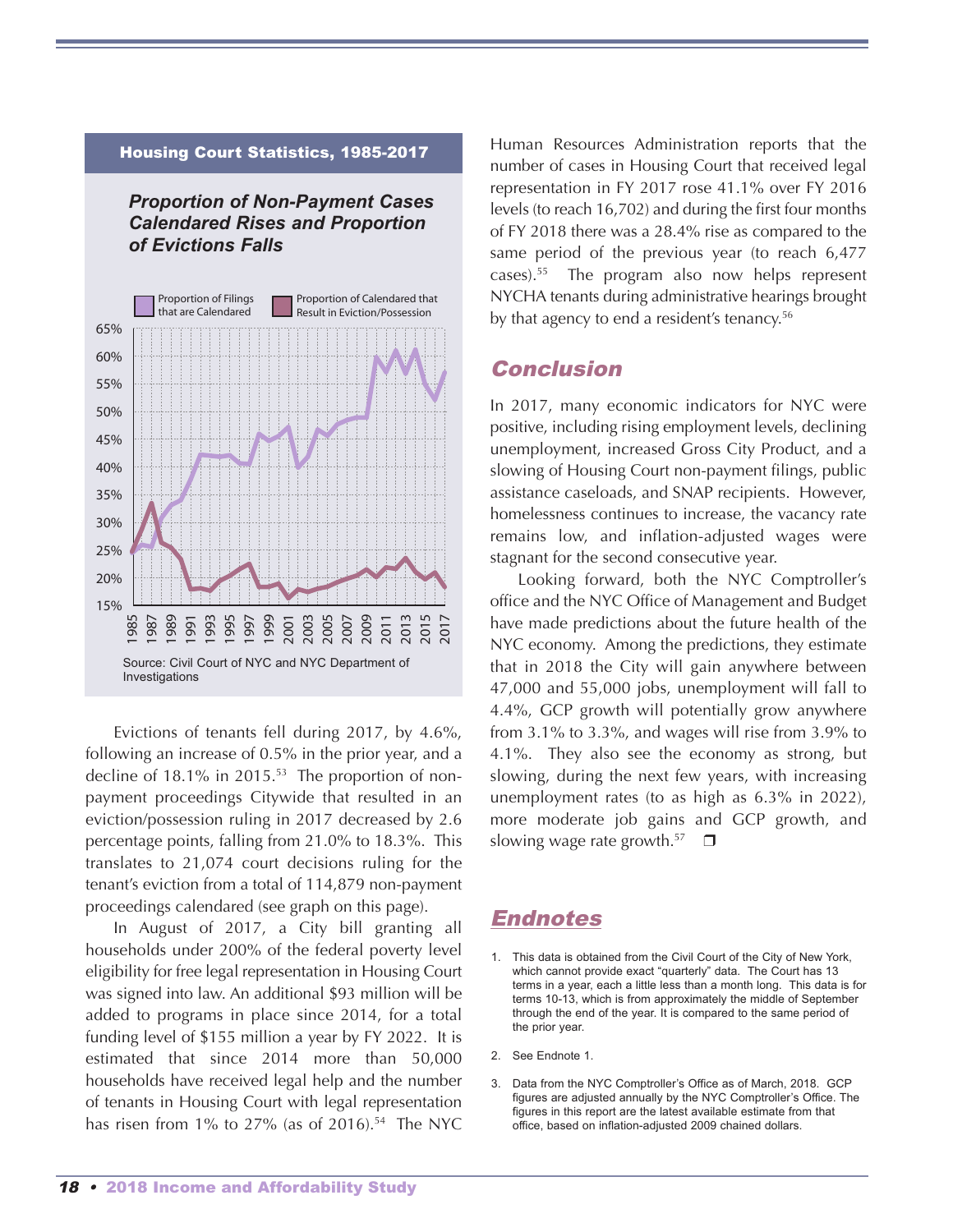- 4. U.S. Bureau of Economic Analysis. http://www.bea.gov/national/ index.htm#gdp; Data accessed March, 2018.
- 5. U.S. Bureau of Labor Statistics; http://www.bls.gov; Data accessed February, 2018.
- 6. NYS Department of Labor; http://www.labor.state.ny.us; Data accessed March 2018. Data is revised annually and may not match data reported in prior years.
- 7. U.S. Bureau of Labor Statistics; http://www.bls.gov; Data accessed March, 2018.
- 8. U.S. Bureau of Labor Statistics; http://www.bls.gov; Data accessed March, 2018.
- 9. New York State Department of Labor; http://www.labor.state.ny.us; Data accessed March 2018. Data is revised annually and may not match data reported in prior years.
- 10. The NYC labor force participation rate and employment/population ratio are derived from unpublished data from the U.S. Bureau of Labor Statistics, obtained from the NYC Comptroller's Office. Note that prior years' data are annually revised, and may differ from figures reported in prior years' *Income and Affordability Studies*.
- 11. U.S. Bureau of Labor Statistics; http://www.bls.gov; Data accessed March, 2018.
- 12. New York State Department of Labor; http://www.labor.state.ny.us; Data accessed March 2018.
- 13. U.S. Bureau of Labor Statistics; http://www.bls.gov; Data accessed March, 2018.
- 14. Data obtained from The Administrative Office of the U.S. Courts in March of 2018. http://www.uscourts.gov/statistics-reports/caseloadstatistics-data-tables

.

- 15. Poverty statistics were researched on the U.S. Census Bureau's Factfinder Site: http://factfinder2.census.gov in February of 2018. The U.S. Census Bureau reports that in 2016 the weighted average poverty threshold for a one-person household is \$12,228; \$15,569 for a two-person household; \$19,105 for a three-person household; \$24,563 for a four-person household; \$29,111 for a five-person household; \$32,928 for a six-person household; \$37,458 for a seven-person household; \$41,781 for an eight-person household; and \$49,721 for a nine-person or more household.
- 16. U.S. Census Bureau; https://www.census.gov/newsroom/blogs/ random-samplings/2017/09/what\_is\_the\_suppleme.html
- 17. "New York City Government Poverty Measure, 2005-2015." May, 2017. NYC Center for Economic Opportunity. Note that the CEO poverty rates are adjusted periodically and may not match figures found in prior reports.
- 18. The *New York City Housing and Vacancy Survey (HVS)* is sponsored by the NYC Department of Housing Preservation and Development (HPD) and conducted by the U.S. Census Bureau. All HVS data reported herein is from "Selected Initial Findings of the 2017 New York City Housing and Vacancy Survey," prepared by HPD. Full data should be available no later than June of 2018.
- 19. State law requires the City to formally extend rent stabilization every three years, after publication of vacancy rates from the triennial *Housing and Vacancy Survey*. NYC Introductory Number 0600-2018 extends rent stabilization until April 1, 2021.
- 20. Total household income in the HVS includes wages, salaries, and tips; self-employment income; interest dividends; pensions; and other transfers and in-kind payments.
- 21. Private non-regulated units consist of units which were never rent controlled or rent stabilized, units which were decontrolled, and unregulated rentals in cooperatives or condominium buildings.
- 22. There were 65,223 units which did not report a cash rent because they were being occupied rent-free.
- 23. The HUD benchmark for housing affordability is a 30% rent-toincome ratio. Source: Basic Laws on Housing and Community Development, Subcommittee on Housing and Community Development of the Committee on Banking Finance and Urban Affairs, revised through December 31, 1994, Section 3.(a)(2).
- 24. 2016 American Community Survey, U.S. Census Bureau. http://factfinder2.census.gov. American Community Survey data does not specifically identify rent stabilized units.
- 25. U.S. Bureau of Labor Statistics; http://www.bls.gov; Data accessed February, 2018.
- 26. "How Has the Distribution of Income in New York City Changed Since 2006?" NYC Independent Budget Office. April, 2017.
- 27. Press Release, Mayor's Office. "Mayor Bloomberg and NYCHA Chairman Hernandez Announce that Section 8 Voucher List Will Open For First Time in Twelve Years," January 29, 2007.
- 28. Preliminary FY 2018 Mayor's Management Report, NYC Housing Authority section. The City's Fiscal Year runs from July 1 through June 30 of each year.
- 29. Eligibility guidelines via the NYC Housing Preservation and Development website: http://www1.nyc.gov/site/hpd/section-8/applicants-eligibility.page.
- 30. DTR Section 8 General Program Indicators, HPD website: http://www1.nyc.gov/assets/hpd/downloads/pdf/hpd-section-8 program-statistics.pdf (dated 3/8/2018).
- 31. A typical bill was calculated using rate schedules published on the Con Edison website at http://www.coned.com/rates. The rates used were for Service Classification #1, Residential and Religious, at a usage rate of 300kWh, according to averages stated by a representative from ConEd.
- 32. U.S. Energy Information Administration: Electric Sales, Revenue, and Average Price (2016 Tables T6 and T5.a). http://www.eia.gov/electricity/sales\_revenue\_price/.
- 33. ACCRA Cost of Living Index Press Release. Second Quarter of 2017. The Council for Community and Economic Research. http://www.coli.org/media
- 34. National Association of Home Builders. Various tables on website: http://www.nahb.org/en/research/housing-economics/housingindexes/housing-opportunity-index.aspx; Affordability defined as no more than 28% of gross income spent on housing costs. Data accessed March 2018.
- 35. The methodology that the National Low Income Housing Coalition uses is at: http://nlihc.org/sites/default/files/oor/ OOR\_2017.pdf
- 36. Fair Market Rents are published annually by the U.S. Department of Housing and Urban Development. http://www.huduser.org/datasets/fmr.html
- 37. New York State Department of Taxation and Finance Form NYC-208 (2017).
- 38. Calculations based on New York State Department of Taxation and Finance Form NYC-208 (2017).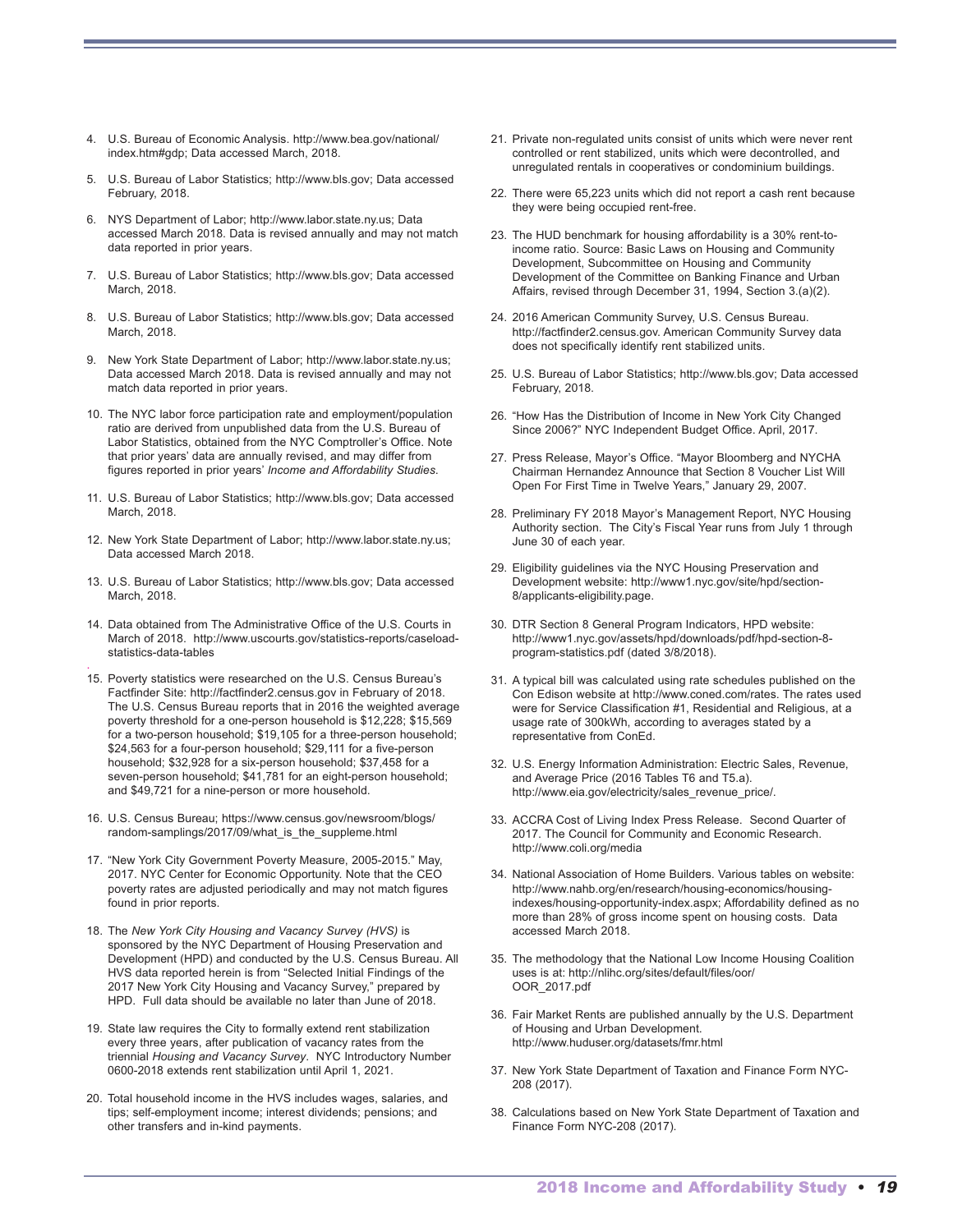- 39. NYC Human Resources Administration. HRA Charts (Cash Assistance Recipients): http://www1.nyc.gov/site/hra/about/facts.page#charts
- 40. NYC Human Resources Administration. HRA Monthly Fact Sheets (December 2017): http://www1.nyc.gov/site/hra/about/facts.page#caseloads
- 41. Data directly from the NYS Office of Temporary and Disability Assistance, March, 2018.
- 42. NYC Human Resources Administration. HRA Charts (Assisted Entries to Employment): http://www1.nyc.gov/site/hra/about/facts.page#charts
- 43. NYC Human Resources Administration. HRA Charts (SNAP Recipients): http://www1.nyc.gov/site/hra/about/facts.page#charts
- 44. NYC Human Resources Administration. HRA Charts (HRA Administered Medicaid Enrollees): http://www1.nyc.gov/site/hra/about/facts.page#charts
- 45. U.S. Department of Housing and Urban Development.
- 46. Data from the Policy & Planning Office of the NYC Department of Homeless Services (DHS), DHS daily reports, and monthly Citywide Performance Reporting reports. Note that in addition, the NYC Department of Housing Preservation and Development, the NYC Department of Youth and Community Development, and the NYC Human Resources Administration also operate emergency shelters, which house approximately 5,000 persons per night, which is not included in the totals presented in this report.
- 47. The NYC Department of Homeless Services (DHS) now splits families into two groups – families with children and adult families (generally spouses and domestic partners). Approximately 84% of "families" are families with children.
- 48. "The 2017 Annual Homeless Assessment Report (AHAR) to Congress: Part 1, Point-in-Time Estimates of Homelessness." U.S. Department of Housing and Urban Development, December 2017.
- 49. "Turning the Tide of Homelessness in New York City," Mayor's Office, February, 2017.
- 50. Press Release, Mayor's Office. "New Tool to Combat Homelessness: Mayor de Blasio Moves to Convert Cluster Buildings Into Permanent Affordable Housing for Homeless Families." December 12, 2017.
- 51. Press Release, NYC Human Resources Administration. "De Blasio Administration Reduces Cluster Units by 42 Percent." February 26, 2018.
- 52. Civil Court of the City of New York data.
- 53. Eviction data from the NYC Department of Investigation, Bureau of Auditors data.
- 54. Press Release, Mayor's Office. "Mayor de Blasio Signs Legislation to Provide Low-Income New Yorkers with Access to Counsel for Wrongful Evictions." August 11, 2017.
- 55. Preliminary FY 2018 Mayor's Management Report, NYC Human Resources Administration section.
- 56. See Endnote 54.
- 57. "Comments on New York City's Preliminary Budget for FY 2019 and Financial Plan for Fiscal Years 2018-2022." NYC Comptroller's Office, March 5, 2018.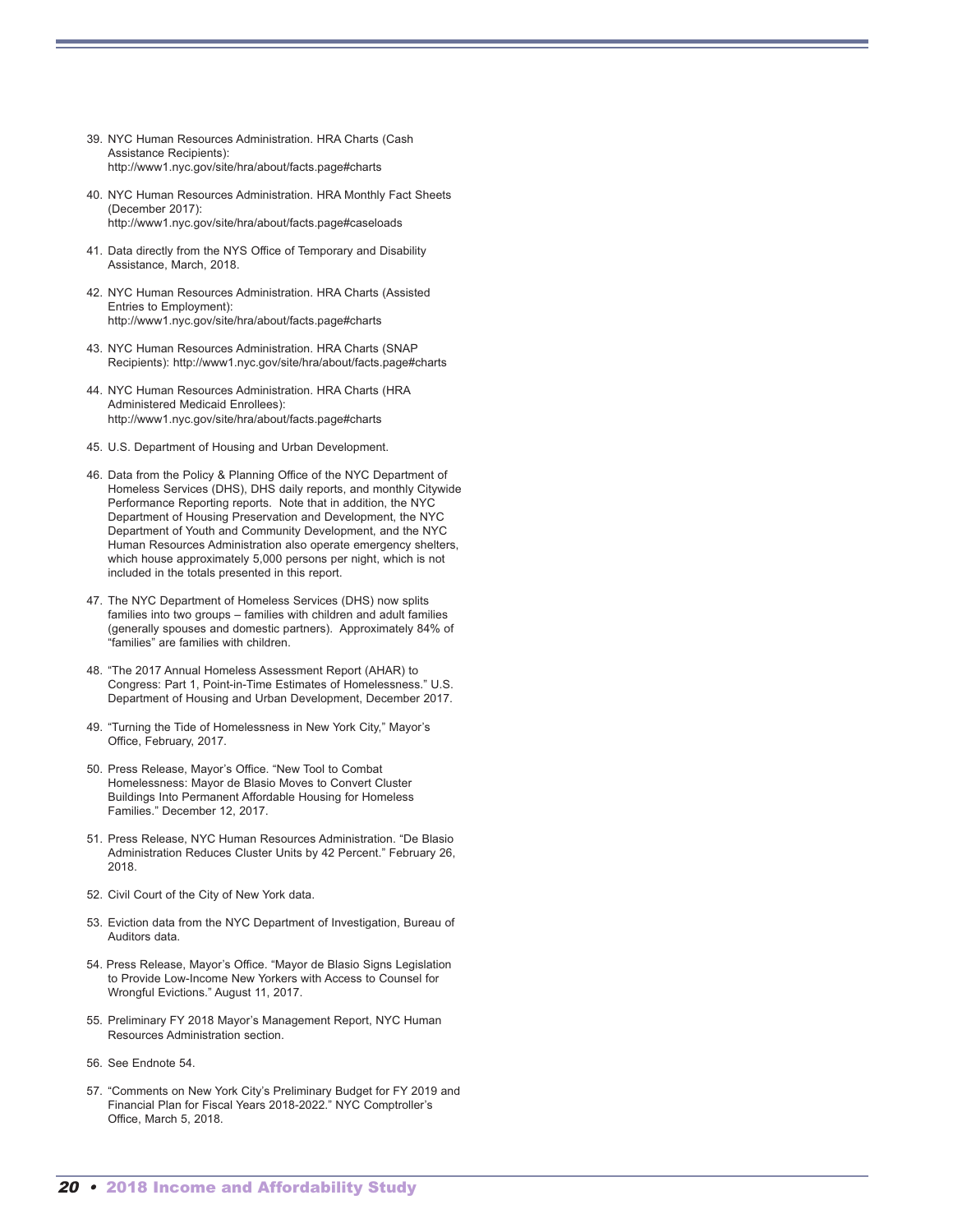# Appendices

## 1. Average Annual Employment Statistics by Area, 2006-2017

| <b>Unemployment Rate</b>                                            | 2006                                 | 2007                                 | 2008                                 | 2009                                  | 2010                                  | 2011                                  | 2012                                  | 2013                                  | 2014                                 | 2015                                 | 2016                                 | 2017                                 |
|---------------------------------------------------------------------|--------------------------------------|--------------------------------------|--------------------------------------|---------------------------------------|---------------------------------------|---------------------------------------|---------------------------------------|---------------------------------------|--------------------------------------|--------------------------------------|--------------------------------------|--------------------------------------|
| <b>Bronx</b><br>Brooklyn<br>Manhattan<br>Queens<br>Staten Island    | 6.7%<br>5.4%<br>4.3%<br>4.5%<br>4.5% | 6.8%<br>5.4%<br>4.3%<br>4.5%<br>4.6% | 7.6%<br>6.0%<br>4.9%<br>5.0%<br>5.1% | 12.0%<br>9.9%<br>8.4%<br>8.4%<br>8.2% | 12.0%<br>9.9%<br>8.6%<br>8.6%<br>9.4% | 11.9%<br>9.6%<br>7.8%<br>8.1%<br>9.2% | 12.4%<br>9.8%<br>8.0%<br>8.3%<br>9.5% | 11.8%<br>9.4%<br>7.5%<br>7.7%<br>9.0% | 9.8%<br>7.6%<br>6.1%<br>6.4%<br>7.4% | 7.8%<br>5.9%<br>4.9%<br>5.0%<br>5.8% | 7.1%<br>5.3%<br>4.5%<br>4.5%<br>5.2% | 6.2%<br>4.6%<br>4.0%<br>4.0%<br>4.6% |
| <b>NYC</b>                                                          | 5.0%                                 | 5.0%                                 | 5.6%                                 | 9.3%                                  | 9.5%                                  | 9.1%                                  | 9.3%                                  | 8.8%                                  | 7.2%                                 | 5.7%                                 | 5.2%                                 | 4.5%                                 |
| <b>U.S.</b>                                                         | 4.6%                                 | 4.6%                                 | 5.8%                                 | 9.3%                                  | 9.6%                                  | 8.9%                                  | 8.1%                                  | 7.4%                                  | 6.2%                                 | 5.3%                                 | 4.9%                                 | 4.4%                                 |
| Labor Force Participation Rate<br>$NYC \Delta$<br>U.S.              | 59.0%<br>66.2%                       | 59.1%<br>66.0%                       | 59.7%<br>66.0%                       | 59.9%<br>65.4%                        | 60.0%<br>64.7%                        | 59.7%<br>64.1%                        | 59.9%<br>63.7%                        | 60.2%<br>63.2%                        | 60.4%<br>62.9%                       | 60.3%<br>62.7%                       | 60.6%<br>62.8%                       | 60.9%<br>62.9%                       |
| <b>Employment-Population Ratio</b><br>$NYC \Delta$<br>U.S.          | 56.1%<br>63.1%                       | 56.1%<br>63.0%                       | 56.4%<br>62.2%                       | 54.4%<br>59.3%                        | 54.3%<br>58.5%                        | 54.2%<br>58.4%                        | 54.3%<br>58.6%                        | 54.9%<br>58.6%                        | 56.0%<br>59.0%                       | 56.9%<br>59.3%                       | 57.5%<br>59.7%                       | 58.1%<br>60.1%                       |
| <b>Gross City Product (NYC)</b><br>Billions. in 2009 \$<br>% Change | 596.2<br>4.24%                       | 616.1<br>3.34%                       | 607.1<br>$-1.45%$                    | 595.0<br>$-2.00%$                     | 617.3<br>3.75%                        | 629.6<br>1.99%                        | 648.8<br>3.05%                        | 670.4<br>3.32%                        | 692.1<br>3.25%                       | 719.0<br>3.88%                       | 737.0<br>2.51%                       | 754.7<br>2.40%                       |
| Gross Domestic Product (U.S.)<br>Billions. in 2009 \$<br>% Change   | 14.613.8<br>2.67%                    | 14,873.7<br>1.78%                    | 14.830.4<br>$-0.29%$                 | 14.418.7<br>$-2.78%$                  | 14.783.8<br>2.53%                     | 15.020.6<br>1.60%                     | 15.354.6<br>2.22%                     | 15.612.2<br>1.68%                     | 16.013.3<br>2.57%                    | 16.471.5<br>2.86%                    | 16.716.2<br>1.49%                    | 17,092.5<br>2.25%                    |

Notes: The NYC Comptroller's Office revises the Gross City Product periodically. The GCP & GDP figures presented here may not be the same as those reported in prior years. Note that GCP and GDP figures are preliminary. The NYS Department of Labor also periodically revises unemployment rates, and rates reflected here might not match those figures reported in prior years.

Sources: U.S. Bureau of Labor Statistics; U.S. Bureau of Economic Analysis, NYS Department of Labor; NYC Comptroller's Office.

**∆** Unpublished data from the Bureau of Labor Statistics. These figures are revised periodically.

## 2. Average Payroll Employment by Industry for NYC, 2008-2017 (in thousands)

| <b>Total</b>                                | 3.811.8        | 3.711.7        | 3.730.5        | 3,818.1        | 3,904.6        | 3,998.9        | 4,130.1        | 4,255.8        | 4,345.7        | 4,426.7        | 1.9%         |
|---------------------------------------------|----------------|----------------|----------------|----------------|----------------|----------------|----------------|----------------|----------------|----------------|--------------|
| Government ‡<br>City of New York            | 564.1<br>458.5 | 567.0<br>462.1 | 558.0<br>451.4 | 550.6<br>451.7 | 546.1<br>450.0 | 544.4<br>450.1 | 545.4<br>452.9 | 549.9<br>457.2 | 552.3<br>458.9 | 552.1<br>458.7 | 0.0%<br>0.0% |
| <b>Total Private Sector</b>                 | 3,247.7        | 3.144.7        | 3,172.5        | 3,267.5        | 3,358.5        | 3,454.5        | 3,584.7        | 3,705.9        | 3,793.5        | 3.874.7        | 2.1%         |
| <b>Other Services</b>                       | 160.8          | 160.3          | 160.6          | 165.2          | 170.4          | 174.9          | 180.2          | 185.7          | 190.1          | 191.5          | 0.7%         |
| Educational & Health Svcs.                  | 736.3          | 752.6          | 771.6          | 789.2          | 805.6          | 831.1          | 866.4          | 896.9          | 928.7          | 963.4          | 3.7%         |
| Professional & Business Sycs.               | 603.4          | 569.2          | 575.3          | 597.5          | 619.3          | 642.9          | 669.0          | 700.0          | 722.3          | 742.3          | 2.8%         |
| Information                                 | 169.5          | 165.2          | 165.9          | 170.8          | 175.7          | 179.2          | 185.0          | 189.0          | 192.6          | 197.1          | 2.3%         |
| <b>Financial Activities</b>                 | 464.6          | 433.9          | 428.3          | 439.1          | 438.8          | 437.5          | 449.2          | 459.3          | 465.9          | 469.8          | 0.8%         |
| Leisure & Hospitality                       | 310.2          | 308.5          | 322.2          | 342.2          | 365.7          | 385.4          | 408.5          | 427.8          | 440.2          | 452.1          | 2.7%         |
| Trade, Transport & Utilities                | 574.6          | 552.7          | 559.7          | 575.6          | 590.5          | 605.0          | 620.6          | 630.2          | 630.4          | 634.3          | 0.6%         |
| Construction, Natural<br>Resources & Mining | 132.7          | 120.8          | 112.5          | 112.3          | 116.1          | 122.2          | 129.2          | 139.3          | 147.2          | 151.1          | 2.6%         |
| Manufacturing                               | 95.6           | 81.6           | 76.3           | 75.7           | 76.3           | 76.4           | 76.6           | 77.8           | 76.1           | 73.1           | $-3.9%$      |
|                                             |                |                |                |                |                |                |                |                |                |                |              |
| <b>Industry Employment</b>                  | 2008           | 2009           | 2010           | 2011           | 2012           | 2013           | 2014           | 2015           | 2016           | 2017           | Change       |
|                                             |                |                |                |                |                |                |                |                |                |                | 2016-2017    |

Notes: Totals may not add up due to rounding. Figures may have been revised from prior years by the NYS Department of Labor. Total excludes farm employment but includes unclassified jobs.

**‡** Government includes federal, state, and local (City of New York) jobs located in NYC. Local government figures have been revised from prior years to include those employed by the City of New York as well as city-based public corporations such as the Health and Hospitals Corporation and the Metropolitan Transportation Authority.

Source: NYS Department of Labor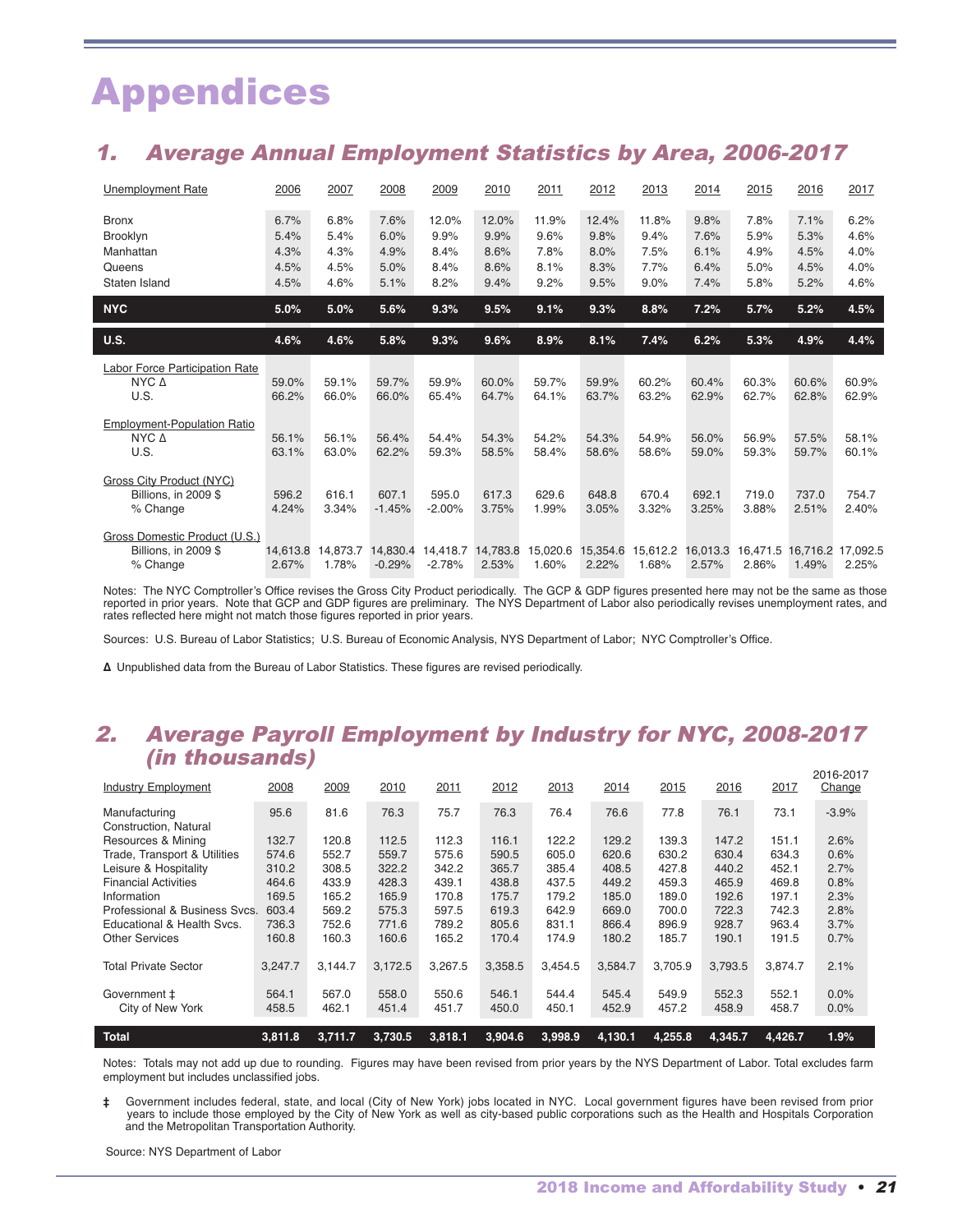## 3. Average Real Wage Rates by Industry for NYC, 2009-2017 (2017 dollars)

| <b>Total Industries</b>     | \$83,630  | \$86,437  | \$87,479  | \$83,615  | \$84,609  | \$86,405  | \$87,800  | \$87,925  | \$87,955  | 0.0%        |
|-----------------------------|-----------|-----------|-----------|-----------|-----------|-----------|-----------|-----------|-----------|-------------|
| Government                  | \$62,882  | \$63,299  | \$63,693  | \$62,150  | \$61,613  | \$62,668  | \$64,699  | \$65,679  | \$66,310  | 1.0%        |
| <b>Private Sector</b>       | \$87,373  | \$90,638  | \$91,568  | \$87,181  | \$88,340  | \$90,117  | \$91,315  | \$91,245  | \$91,119  | $-0.1%$     |
| Unclassified/Agri/Mining*** | \$38,477  | \$43,179  | \$43,996  | \$42,139  | \$41,764  | \$44,201  | \$42,659  | \$44,534  | \$45,212  | 1.5%        |
| <b>Utilities</b>            | \$101,452 | \$106,205 | \$107,882 | \$118,857 | $ \Delta$ | Δ__       | \$115,334 | \$119,519 | \$121.346 | 1.5%        |
| Information                 | \$115,307 | \$118,214 | \$120,407 | \$121,358 | \$126,090 | \$131,734 | \$136,037 | \$139,392 | \$138,101 | $-0.9%$     |
| Management of Companies     | \$176,040 | \$203,607 | \$208,672 | \$198,057 | \$196,796 | \$197,569 | \$196,543 | \$187,461 | \$180,311 | $-3.8%$     |
| Professional & Tech Svcs.   | \$119,567 | \$119,597 | \$123,478 | \$120,701 | \$121,148 | \$123,624 | \$127,104 | \$129,537 | \$129,481 | 0.0%        |
| Other Svcs.                 | \$48,023  | \$49,449  | \$48,952  | \$45,993  | \$45,629  | \$46,087  | \$47,369  | \$49,178  | \$49,728  | 1.1%        |
| Accomm & Food Svcs.         | \$31,556  | \$31,724  | \$31,838  | \$31,544  | \$31,420  | \$31,992  | \$32,456  | \$33,978  | \$34,391  | 1.2%        |
| Arts, Entertainment & Rec   | \$69,686  | \$71,440  | \$70,961  | \$67,182  | \$65,692  | \$66,813  | \$70,861  | \$73,344  | \$72,143  | $-1.6%$     |
| Admin/Waste/Edu/Health**    | \$53,544  | \$54,013  | \$53,557  | \$52,766  | \$52,826  | \$52,923  | \$54,184  | \$55,426  | \$54,495  | $-1.7%$     |
| <b>Real Estate</b>          | \$66,480  | \$66,640  | \$68,181  | \$68,549  | \$70,463  | \$72,541  | \$76,533  | \$78,992  | \$80,711  | 2.2%        |
| Finance and Insurance       | \$258,307 | \$291,959 | \$294,397 | \$267,017 | \$284,172 | \$300,168 | \$300,346 | \$286,649 | \$294,750 | 2.8%        |
| Trade*                      | \$52,891  | \$52,627  | \$53,558  | \$53,155  | \$54,321  | \$53,451  | \$54,130  | \$55,825  | \$55,605  | $-0.4%$     |
| Transportation              | \$52,984  | \$53,527  | \$53,612  | \$52,773  | \$52,702  | \$55,285  | \$54,341  | \$57,002  | \$57,520  | 0.9%        |
| Manufacturing               | \$58,767  | \$58,144  | \$59,028  | \$55,989  | \$53,907  | \$55,178  | \$57,032  | \$59,081  | \$59,889  | 1.4%        |
| Construction                | \$77,884  | \$78,253  | \$77,736  | \$75,808  | \$75,659  | \$75,423  | \$76,985  | \$80,272  | \$80,119  | $-0.2%$     |
| Industry                    | 2009      | 2010      | 2011      | 2012      | 2013      | 2014      | 2015      | 2016      | 2017      | % Change    |
|                             |           |           |           |           |           |           |           |           |           | $2010 - 17$ |

2016-17

Note: Each year refers to the first three quarters of that year, and the fourth quarter of the prior year. The New York State Department of Labor revises the statistics annually. Real wages reflect 2017 dollars and differ from those found in this table in prior years.

\*The Wholesale Trade and Retail Trade sectors have been combined into one category. \*\*The Administrative and Waste Service, Educational Services, and Health Care and Social Assistance Service have been combined into one category. \*\*\*The Unclassified; Agriculture, Forestry, Fishing Hunting; and Mining sectors have been combined into one category.

**∆** Wages for the this industry were not reported by the NYS Department of Labor during this time period due to the small number of respondents, and corresponding privacy concerns.

Source: New York State Department of Labor, Research and Statistics Division.

## 4. Average Nominal Wage Rates by Industry for NYC, 2009-2017

| Total Industries            | \$73,809  | \$77,577 \$80,437   |      | \$78,600  | \$81,005  | \$83,913  | \$85,422  | \$86,237  | \$87,955  | 2.0%     |
|-----------------------------|-----------|---------------------|------|-----------|-----------|-----------|-----------|-----------|-----------|----------|
| Government                  | \$55,497  | \$56,811 \$58,566   |      | \$58,423  | \$58,989  | \$60,860  | \$62,947  | \$64,419  | \$66,310  | 2.9%     |
| <b>Private Sector</b>       | \$77,112  | \$81,347 \$84,196   |      | \$81,952  | \$84,577  | \$87,517  | \$88,842  | \$89,493  | \$91,119  | 1.8%     |
| Unclassified/Agri/Mining*** | \$33,959  | \$38,753 \$40,454   |      | \$39,612  | \$39,985  | \$42,926  | \$41,504  | \$43,679  | \$45,212  | 3.5%     |
| <b>Utilities</b>            | \$89,538  | \$95,318 \$99,197   |      | \$111,728 | $ \Delta$ | $-\Delta$ | \$112,211 | \$117,225 | \$121,346 | 3.5%     |
| Information                 | \$101,766 | \$106,097 \$110,714 |      | \$114,080 | \$120,719 | \$127,934 | \$132,353 | \$136,716 | \$138,101 | 1.0%     |
| Management of Companies     | \$155,367 | \$182,736 \$191,873 |      | \$186,178 | \$188,413 | \$191,870 | \$191,221 | \$183,862 | \$180,311 | $-1.9%$  |
| Professional & Tech Sycs.   | \$105,526 | \$107,338 \$113,538 |      | \$113,462 | \$115,987 | \$120,058 | \$123,662 | \$127,050 | \$129,481 | 1.9%     |
| Other Svcs.                 | \$42,383  | \$44,380 \$45,012   |      | \$43,235  | \$43,685  | \$44,757  | \$46,086  | \$48,234  | \$49,728  | 3.1%     |
| Accomm & Food Svcs.         | \$27,850  | \$28,472 \$29,275   |      | \$29,652  | \$30,082  | \$31,069  | \$31.577  | \$33,326  | \$34.391  | 3.2%     |
| Arts, Entertainment & Rec   | \$61,502  | \$64.117 \$65.249   |      | \$63,153  | \$62,894  | \$64,886  | \$68,942  | \$71.936  | \$72,143  | 0.3%     |
| Admin/Waste/Edu/Health**    | \$47,256  | \$48,476 \$49,246   |      | \$49,601  | \$50,575  | \$51,397  | \$52,717  | \$54,362  | \$54,495  | 0.2%     |
| <b>Real Estate</b>          | \$58,673  | \$59,809 \$62,692   |      | \$64,438  | \$67,462  | \$70,449  | \$74,461  | \$77,476  | \$80,711  | 4.2%     |
| Finance and Insurance       | \$227,972 | \$262.032 \$270.698 |      | \$251,002 | \$272,067 | \$291,510 | \$292,213 | \$281,146 | \$294,750 | 4.8%     |
| Trade*                      | \$46,680  | \$47,232 \$49,247   |      | \$49,967  | \$52,007  | \$51,909  | \$52,665  | \$54,754  | \$55,605  | 1.6%     |
| Transportation              | \$46,762  | \$48,040 \$49,296   |      | \$49,608  | \$50,457  | \$53,691  | \$52,870  | \$55,908  | \$57,520  | 2.9%     |
| Manufacturing               | \$51,866  | \$52,184 \$54,277   |      | \$52,631  | \$51,611  | \$53,586  | \$55,488  | \$57,947  | \$59,889  | 3.4%     |
| Construction                | \$68,738  | \$70,232 \$71,478   |      | \$71,262  | \$72,436  | \$73,247  | \$74,900  | \$78,731  | \$80,119  | 1.8%     |
| Industry                    | 2009      | 2010                | 2011 | 2012      | 2013      | 2014      | 2015      | 2016      | 2017      | % Change |
|                             |           |                     |      |           |           |           |           |           |           | 2016-17  |

Note: Each year refers to the first three quarters of that year, and the fourth quarter of the prior year. The NYS Department of Labor revises the statistics annually.

\*The Wholesale Trade and Retail Trade sectors have been combined into one category. \*\*The Administrative and Waste Service, Educational Services, and Health Care and Social Assistance Service have been combined into one category. \*\*\*The Unclassified; Agriculture, Forestry, Fishing Hunting; and Mining sectors have been combined into one category.

**∆** Wages for the this industry were not reported by the NYS Department of Labor during this time period due to the small number of respondents, and corresponding privacy concerns.

Source: New York State Department of Labor, Research and Statistics Division.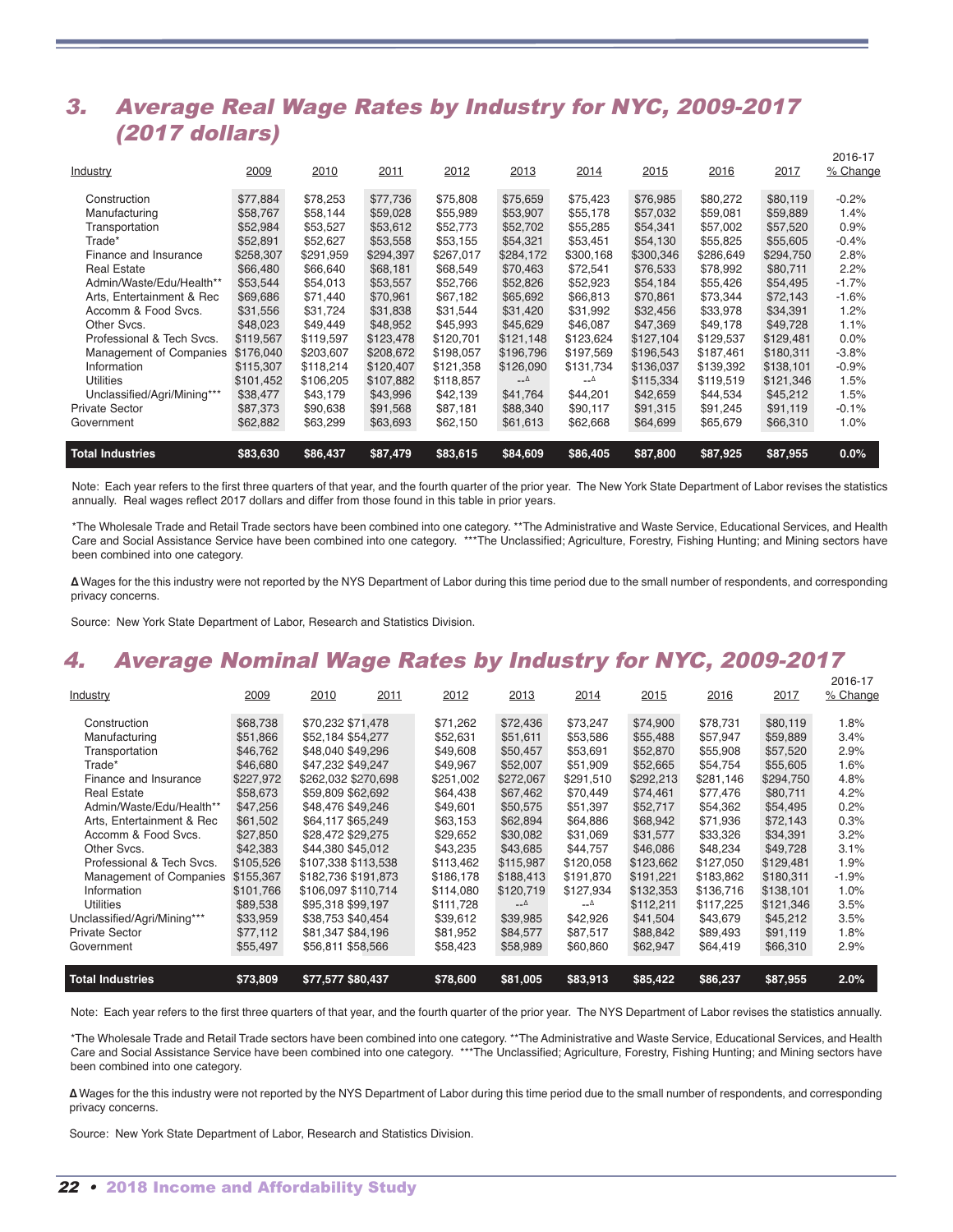## 5. Consumer Price Index for All Urban Consumers, NY-Northeastern NJ, 2007-2017

|                                       | 2007  | 2008     | 2009     | 2010  | 2011     | 2012  | 2013  | 2014  | 2015     | 2016  | 2017  |  |
|---------------------------------------|-------|----------|----------|-------|----------|-------|-------|-------|----------|-------|-------|--|
| March                                 | 224.6 | 233.1    | 235.1    | 240.1 | 245.6    | 251.9 | 256.6 | 260.0 | 259.6    | 261.5 | 267.6 |  |
| June                                  | 228.3 | 238.6    | 237.2    | 240.8 | 248.5    | 252.4 | 256.9 | 261.4 | 261.5    | 263.9 | 268.7 |  |
| September                             | 228.3 | 240.1    | 238.6    | 241.5 | 250.6    | 254.6 | 258.5 | 261.1 | 261.9    | 264.6 | 270.1 |  |
| December                              | 229.4 | 233.0    | 238.4    | 241.9 | 248.3    | 253.6 | 257.3 | 258.1 | 259.9    | 265.4 | 269.6 |  |
| <b>Quarterly Average</b>              | 227.6 | 236.2    | 237.3    | 241.1 | 248.2    | 253.1 | 257.3 | 260.1 | 260.7    | 263.9 | 269.0 |  |
| <b>Yearly Average</b>                 | 226.9 | 235.8    | 236.8    | 240.9 | 247.7    | 252.6 | 256.8 | 260.2 | 260.6    | 263.4 | 268.5 |  |
| 12-month percentage change in the CPI |       |          |          |       |          |       |       |       |          |       |       |  |
|                                       | 2007  | 2008     | 2009     | 2010  | 2011     | 2012  | 2013  | 2014  | 2015     | 2016  | 2017  |  |
| March                                 | 2.91% | 3.82%    | 0.83%    | 2.14% | $2.30\%$ | 2.55% | 1.87% | 1.32% | $-0.12%$ | 0.72% | 2.32% |  |
| June                                  | 2.54% | 4.52%    | $-0.59%$ | 1.54% | 3.19%    | 1.57% | 1.78% | 1.73% | 0.06%    | 0.90% | 1.81% |  |
| September                             | 2.43% | 5.16%    | $-0.63%$ | 1.22% | 3.76%    | 1.59% | 1.55% | 0.99% | 0.31%    | 1.04% | 2.06% |  |
| December                              | 3.66% | 1.58%    | 2.32%    | 1.45% | 2.66%    | 2.11% | 1.47% | 0.31% | 0.72%    | 2.11% | 1.56% |  |
| <b>Quarterly Average</b>              | 2.88% | 3.77%    | 0.47%    | 1.58% | 2.98%    | 1.96% | 1.67% | 1.09% | 0.24%    | 1.19% | 1.94% |  |
| <b>Yearly Average</b>                 | 2.83% | $3.90\%$ | 0.44%    | 1.71% | 2.85%    | 1.97% | 1.68% | 1.32% | 0.13%    | 1.08% | 1.96% |  |

Source: U.S. Bureau of Labor Statistics; Base Period: 1982-1984=100

## 6. Housing Court Actions, 1984-2017

|      |                |            | Evictions & |      |                |            | Evictions & |
|------|----------------|------------|-------------|------|----------------|------------|-------------|
| Year | <b>Filings</b> | Calendared | Possessions | Year | <b>Filings</b> | Calendared | Possessions |
|      |                |            |             |      |                |            |             |
| 1984 | 343,000        | 85,000     | 23,058      | 2001 | 277,440        | 130,897    | 21,369*     |
| 1985 | 335,000        | 82,000     | 20,283      | 2002 | 331,309        | 132,148    | 23,697      |
| 1986 | 312,000        | 81,000     | 23.318      | 2003 | 318,077        | 133.074    | 23,236      |
| 1987 | 301,000        | 77,000     | 25,761      | 2004 | 261,085        | 121,999    | 22,010      |
| 1988 | 299,000        | 92,000     | 24,230      | 2005 | 261.457        | 119.265    | 21,945      |
| 1989 | 299,000        | 99,000     | 25,188      | 2006 | 256,747        | 122,379    | 23,491      |
| 1990 | 297,000        | 101,000    | 23,578      | 2007 | 251,390        | 121,793    | 24,171      |
| 1991 | 302,000        | 114,000    | 20.432      | 2008 | 246.147        | 120.420    | 24,600      |
| 1992 | 289,000        | 122,000    | 22.098      | 2009 | 251.871        | 123,149    | 26,449      |
| 1993 | 295,000        | 124.000    | 21.937      | 2010 | 213,066**      | 127.396    | 25,655      |
| 1994 | 294,000        | 123,000    | 23,970      | 2011 | 221,182        | 126,315    | 27,636      |
| 1995 | 266,000        | 112,000    | 22,806      | 2012 | 217,914        | 132,860    | 28,743      |
| 1996 | 278,000        | 113,000    | 24.370      | 2013 | 215.497        | 122,463    | 28.849      |
| 1997 | 274,000        | 111.000    | 24.995      | 2014 | 208,158        | 127.334    | 26,857      |
| 1998 | 278,156        | 127.851    | 23,454      | 2015 | 203,119        | 111,409    | 21,988      |
| 1999 | 276.142        | 123.399    | 22.676      | 2016 | 202.300        | 105.431    | 22.089      |
| 2000 | 276,159        | 125,787    | 23,830      | 2017 | 201,441        | 114,879    | 21,074      |

Note: "Filings" reflect non-payment proceedings initiated by rental property owners, while "Calendared" reflect those non-payment proceedings resulting in a court appearance. "Filings" and "Calendared" figures prior to 1998 were rounded to the nearest thousand.

\*Note: 2001 Evictions and Possessions data is incomplete as it excludes the work of one city marshal who died in May 2001 and whose statistics are unavailable.

\*\*Due to an administrative change at NYCHA relating to their handling of late rent payments, the number of non-payment filings decreased dramatically. If not for this change, the drop in non-payment filings between 2009 and 2010 would have been significantly less, or nonexistent.

Sources: NYC Civil Court, First Deputy Chief Clerk for Housing; NYC Department of Investigations, Bureau of City Marshals.